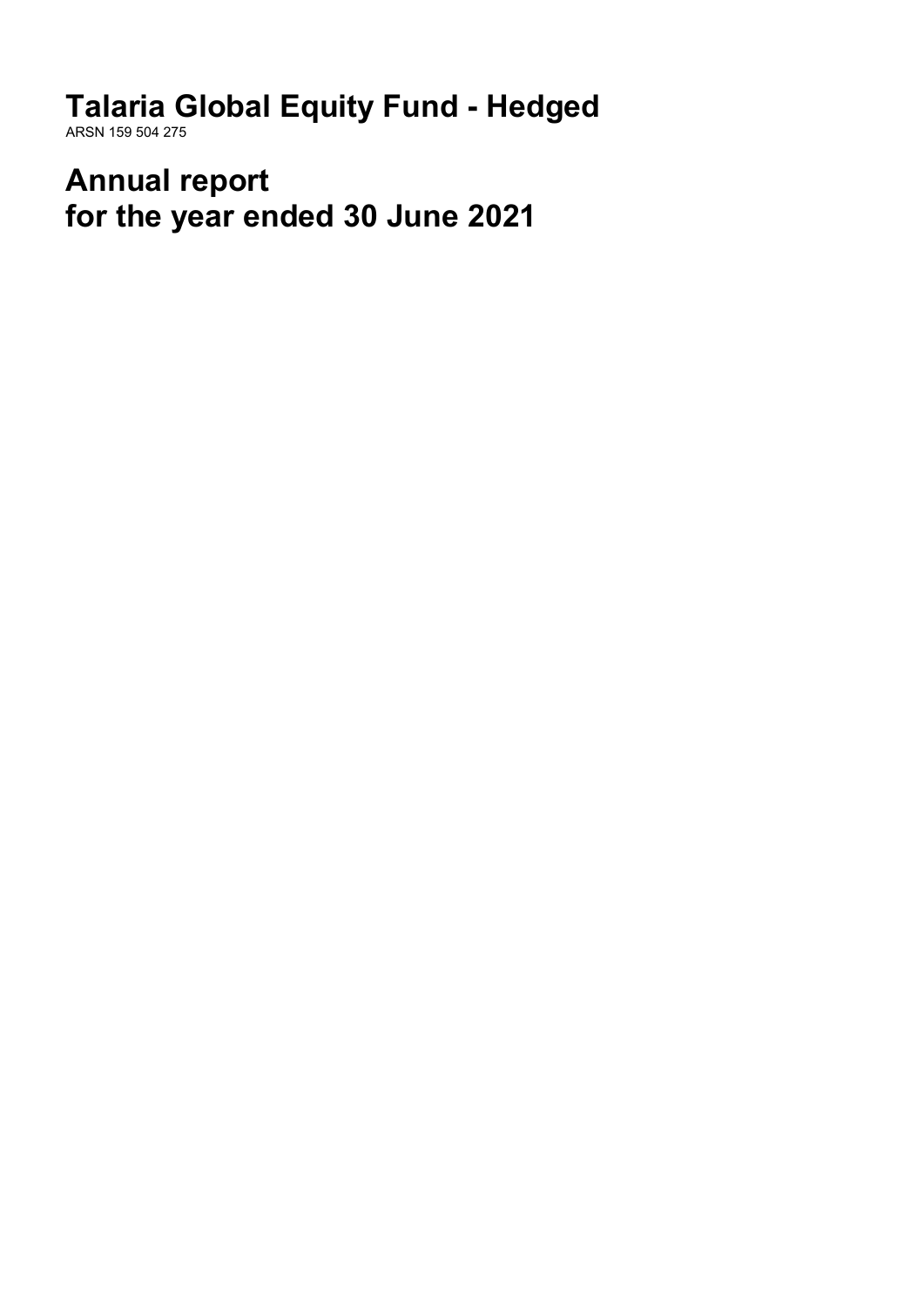# **Talaria Global Equity Fund - Hedged**

ARSN 159 504 275

# **Annual report for the year ended 30 June 2021**

| <b>Contents</b>                                                                        | Page |
|----------------------------------------------------------------------------------------|------|
| Directors' report                                                                      | 2    |
| Auditor's independence declaration                                                     | 5    |
| Statement of comprehensive income                                                      | 6    |
| Statement of financial position                                                        | 7    |
| Statement of changes in equity                                                         | 8    |
| Statement of cash flows                                                                | 9    |
| Notes to the financial statements                                                      | 10   |
| Directors' declaration                                                                 | 27   |
| Independent auditor's report to the unitholders of Talaria Global Equity Fund - Hedged | 28   |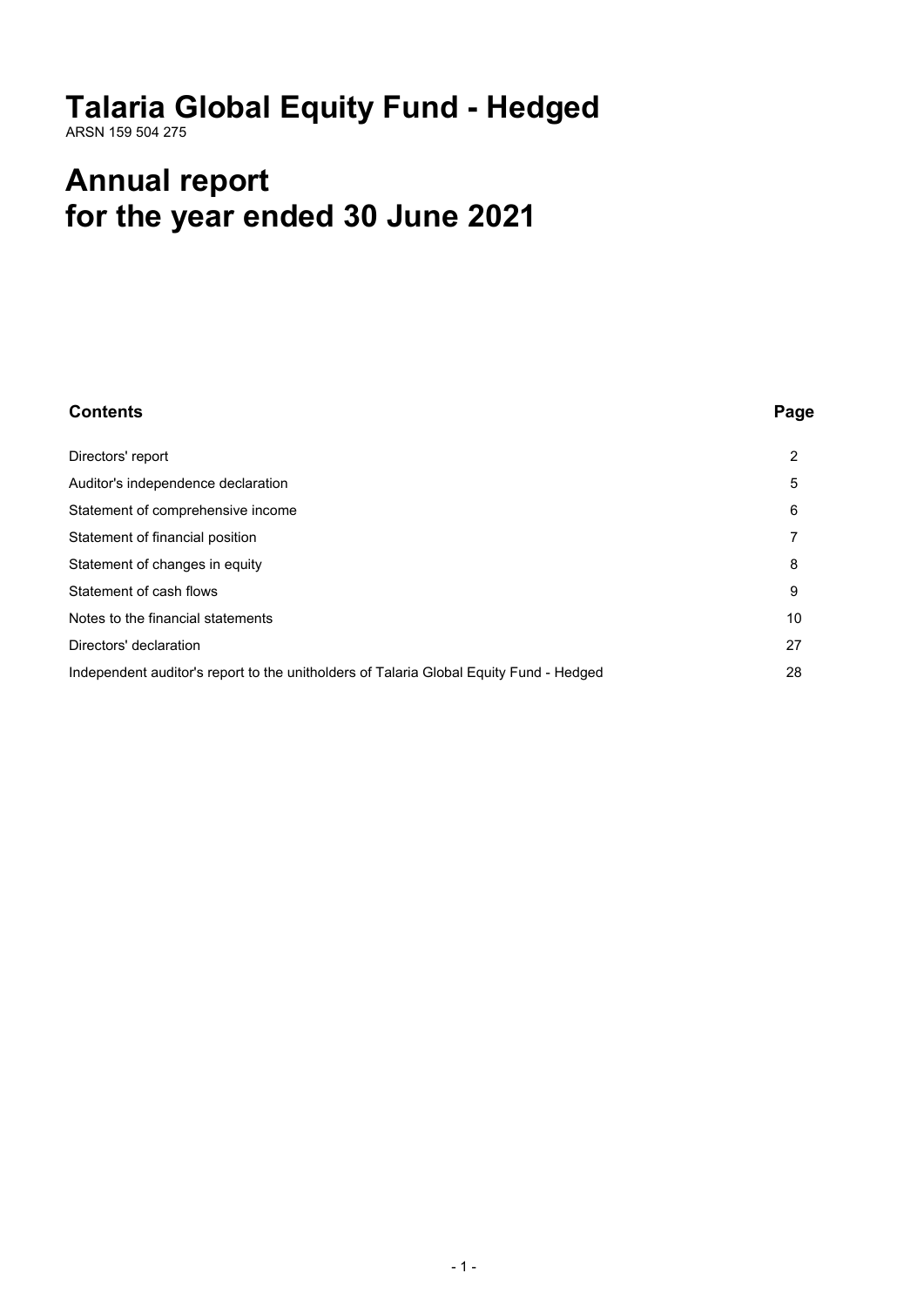## **Directors' report**

The directors of Australian Unity Funds Management Limited (ABN 60 071 497 115), the Responsible Entity of Talaria Global Equity Fund - Hedged ("the Scheme"), present their report together with the financial statements of the Scheme for the year ended 30 June 2021.

## **Directors**

The following persons were directors of the Responsible Entity during the whole of the year and up to the date of this report (unless otherwise stated):

Rohan Mead, Chairman and Group Managing Director Esther Kerr-Smith, Chief Executive Officer, Wealth & Capital Markets Darren Mann, Group Executive Finance & Strategy and Chief Financial Officer (appointed 17 July 2020)

## **Principal activities**

The Scheme aims to provide investors with capital growth over the medium to long term by investing in the Talaria Global Equity Fund (ARSN 132 393 705) which invests in international equities either directly or via derivatives. The Scheme hedges its international currency exposure back into Australian dollars.

The Scheme's assets are managed by Talaria Asset Management Pty Ltd.

#### **Review and results of operations**

For the year ended 30 June 2021 the Scheme posted a total return of 23.89% (split between a distribution return of 12.59% and a growth return of 11.30%).\*

Unit prices (ex distribution) as at 30 June 2021 (2020) are as follows: Wholesale units \$1.0412 (\$0.9354)\*

\* The reported performance numbers and reported unit prices (which are not audited) have been derived based on the declared unit prices calculated in accordance with the Responsible Entity's unit pricing policy and are not based on the net assets of these IFRS compliant financial statements. Return calculations assume reinvestment of distributions.

The performance of the Scheme, as represented by the results of its operations, was as follows:

|                                                        | 2021<br>\$'000 | 2020<br>\$'000 |
|--------------------------------------------------------|----------------|----------------|
| Profit/(loss) for the year                             | 7,966          | (739)          |
| <b>Distributions</b><br>Distributions paid and payable | 4,619          | 1,610          |

The World Health Organisation (WHO) declared COVID-19 a pandemic in March 2020. The pandemic, as well as the measures to slow the spread of the virus, has had an unforeseen impact on global capital markets and slowed economic activity in 2020. However, the outlook for 2022 is more positive with the global economy recovering strongly as a result of central banks around the world cutting interest rates to record lows, unprecedented government support measures, vaccination efforts underway and the reopening of economies.

The Responsible Entity and Investment Manager will continue to actively manage the financial risks to which the Scheme is exposed. The directors will continue to monitor the situation as appropriate.

#### **Significant changes in the state of affairs**

In the opinion of the directors, there were no significant changes in the state of the affairs of the Scheme that occurred during the year, except those mentioned elsewhere in the report.

## **Events occurring after end of the year**

No matter or circumstance has arisen since 30 June 2021 that has significantly affected, or may significantly affect the operations of the Scheme, the results of operations, or the state of the Scheme's affairs in future reporting periods, except those mentioned elsewhere in the report.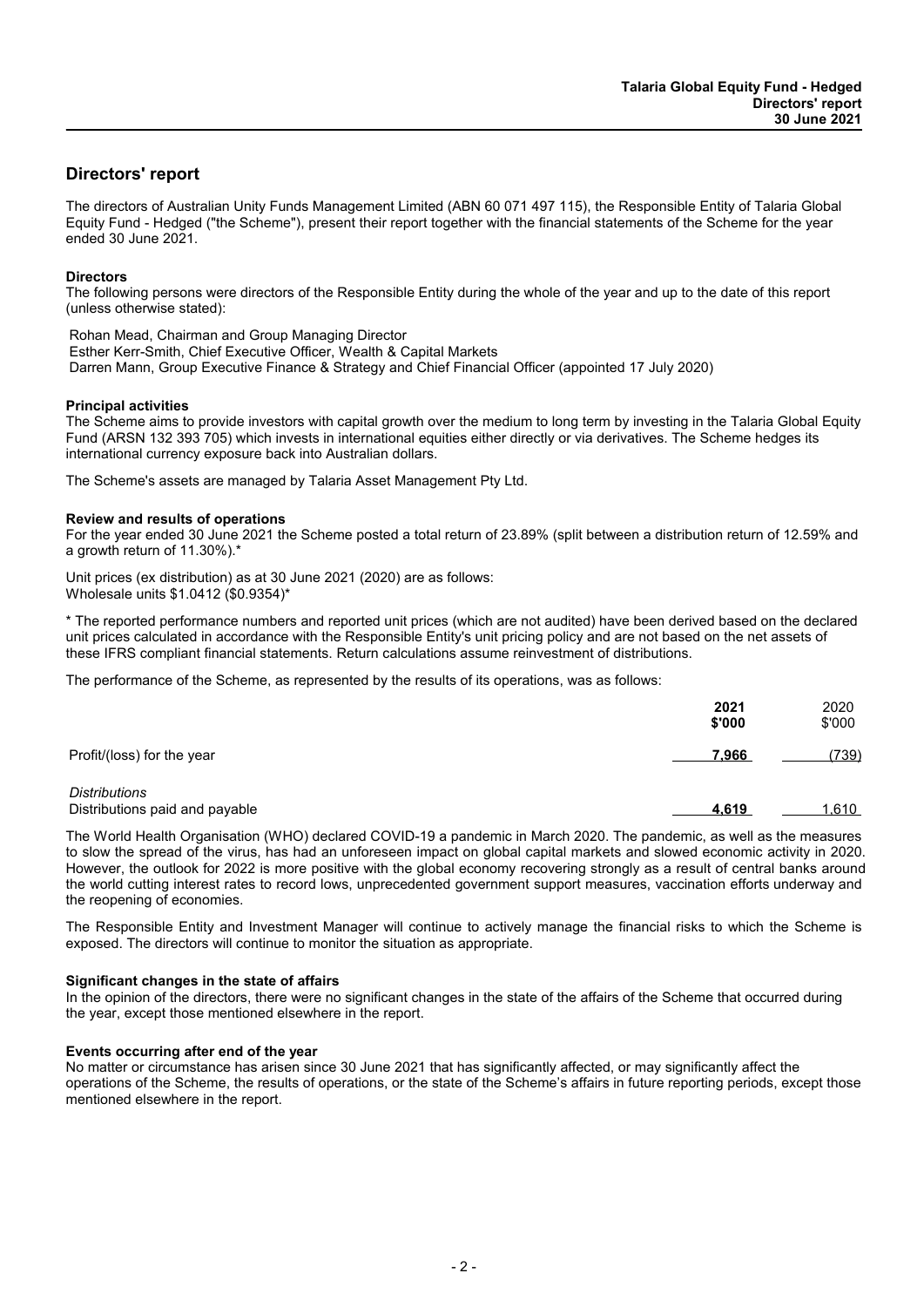## **Directors' report (continued)**

## **Likely developments and expected results of operations**

The Scheme will continue to be managed in accordance with the investment objectives and guidelines as set out in the governing documents of the Scheme and in accordance with the provisions of the Scheme's Constitution.

Further information on likely developments in the operations of the Scheme and the expected results of those operations have not been included in this report because the Responsible Entity believes it would be likely to result in unreasonable prejudice to the Scheme.

#### **Indemnification and insurance of officers and auditors**

No insurance premiums are paid for out of the assets of the Scheme in regards to insurance cover provided to either the officers of Australian Unity Funds Management Limited or the auditors of the Scheme. So long as the officers of Australian Unity Funds Management Limited act in accordance with the Scheme's Constitution and the *Corporations Act 2001*, the officers remain indemnified out of the assets of the Scheme against losses incurred while acting on behalf of the Scheme. The auditors of the Scheme are in no way indemnified out of the assets of the Scheme.

#### **Fees paid to and interests held in the Scheme by the Responsible Entity or its associates**

Fees paid to the Responsible Entity and its associates out of Scheme property during the year are disclosed in Note 15 to the financial statements.

No fees were paid out of Scheme property to the directors of the Responsible Entity during the year.

The number of interests in the Scheme held by the Responsible Entity or its associates as at the end of the year are disclosed in Note 15 to the financial statements.

#### **Units in the Scheme**

The movement in units on issue in the Scheme during the year are disclosed in Note 5 to the financial statements.

The value of the Scheme's assets and liabilities is disclosed in the statement of financial position and derived using the basis set out in Note 2 to the financial statements.

## **Environmental regulation**

The Scheme operations are not subject to environmental regulations under Australian law.

#### **Rounding of amounts to the nearest thousand dollars**

The Scheme is an entity of the kind referred to in ASIC Corporations Instrument 2016/191 issued by the Australian Securities and Investments Commission relating to the ''rounding off'' of amounts in the directors' report. Amounts in the directors' report have been rounded to the nearest thousand dollars, where indicated.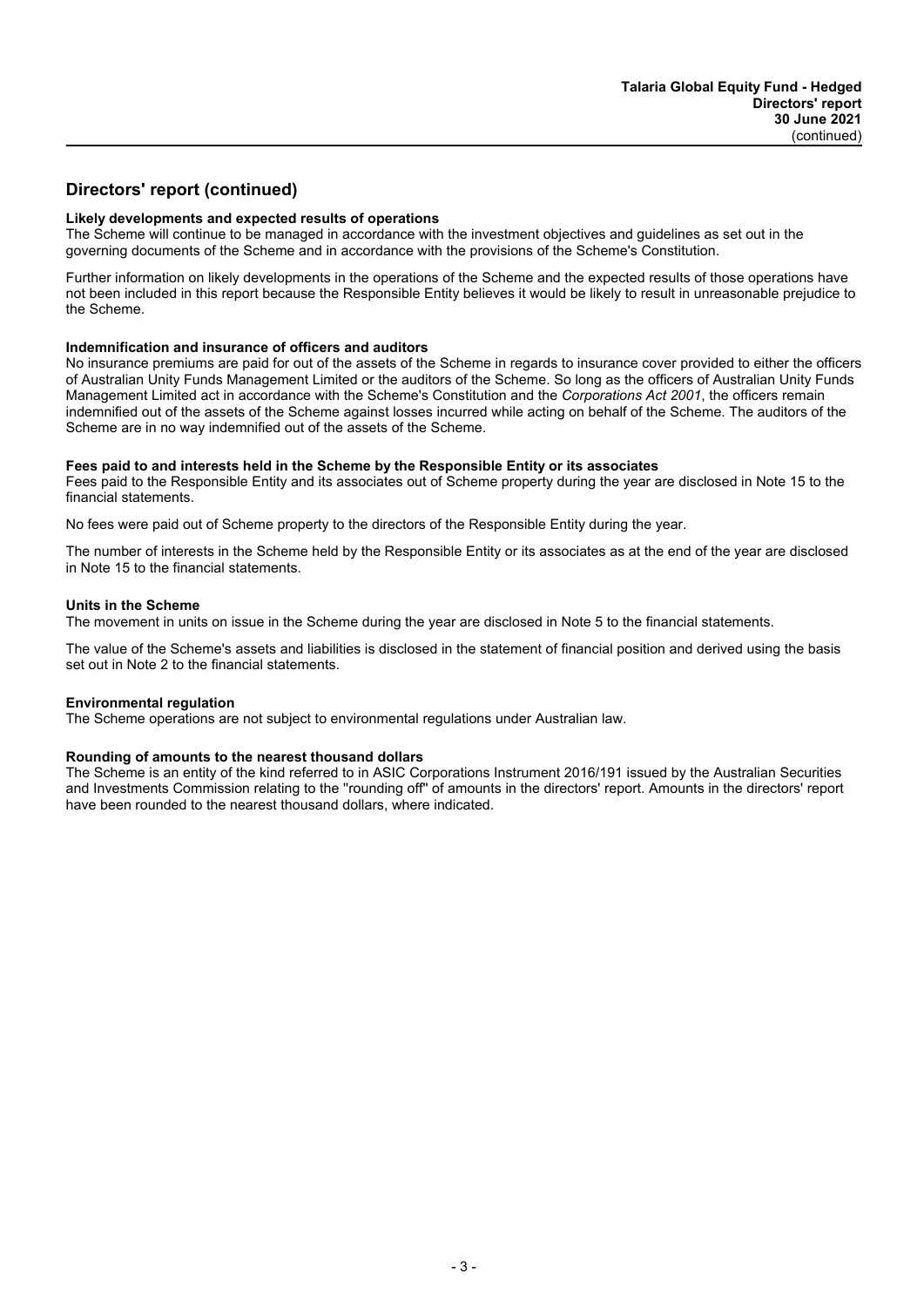## **Directors' report (continued)**

## **Auditor's Independence Declaration**

A copy of the auditor's independence declaration as required under section 307C of the *Corporations Act 2001* is set out on page 5.

Signed in accordance with a resolution of the directors of Australian Unity Funds Management Limited.

Millead

Director Rohan Mead

Frad  $\Omega$ 

Director Esther Kerr-Smith

28 September 2021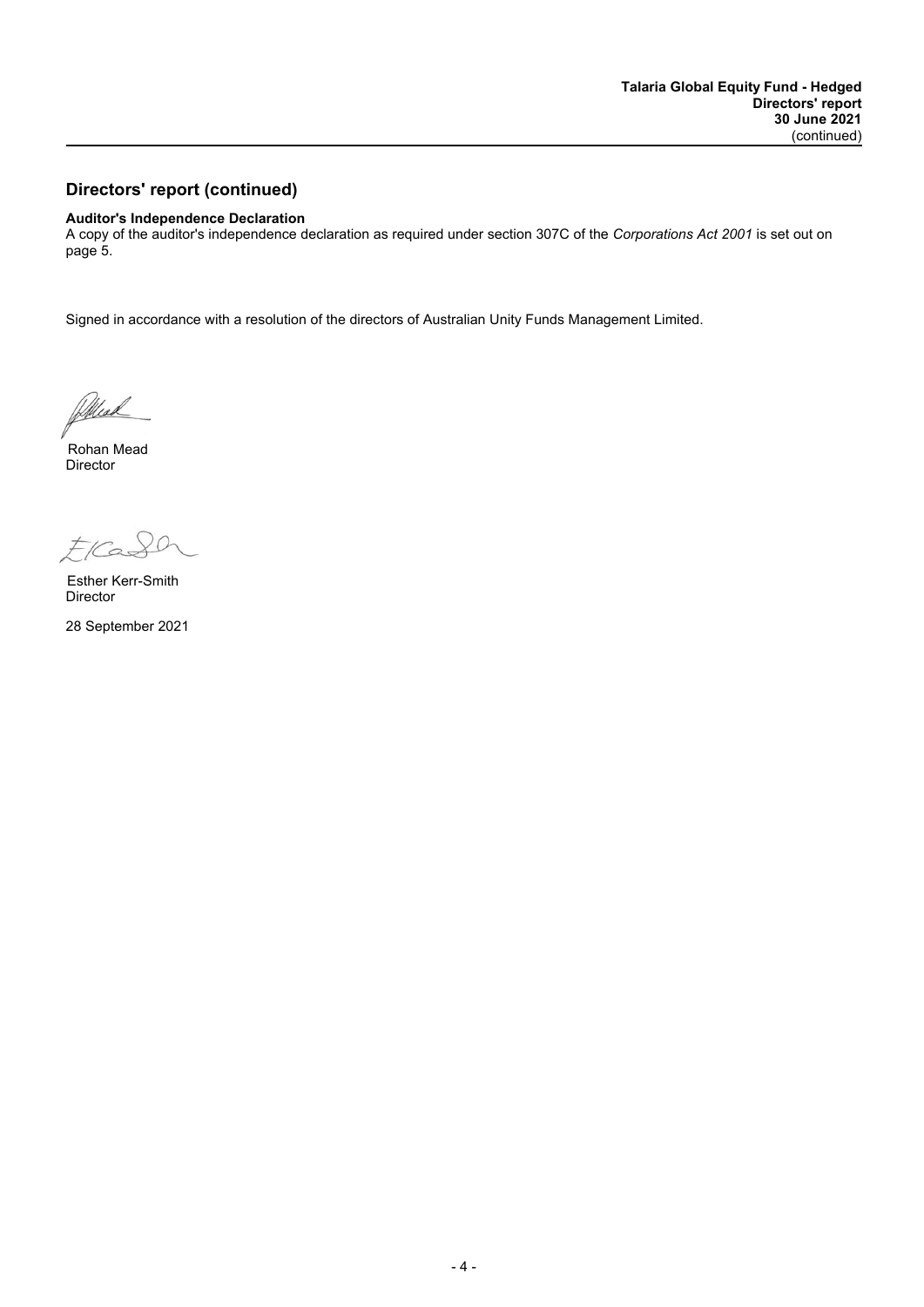

## *Auditor's Independence Declaration*

As lead auditor for the audit of Talaria Global Equity Fund – Hedged for the year ended 30 June 2021, I declare that to the best of my knowledge and belief, there have been:

- (a) no contraventions of the auditor independence requirements of the *Corporations Act 2001* in relation to the audit; and
- (b) no contraventions of any applicable code of professional conduct in relation to the audit.

George Sagonas Melbourne Partner PricewaterhouseCoopers

28 September 2021

*PricewaterhouseCoopers, ABN 52 780 433 757 2 Riverside Quay, SOUTHBANK VIC 3006, GPO Box 1331, MELBOURNE VIC 3001 T: 61 3 8603 1000, F: 61 3 8603 1999, www.pwc.com.au*

Liability limited by a scheme approved under Professional Standards Legislation.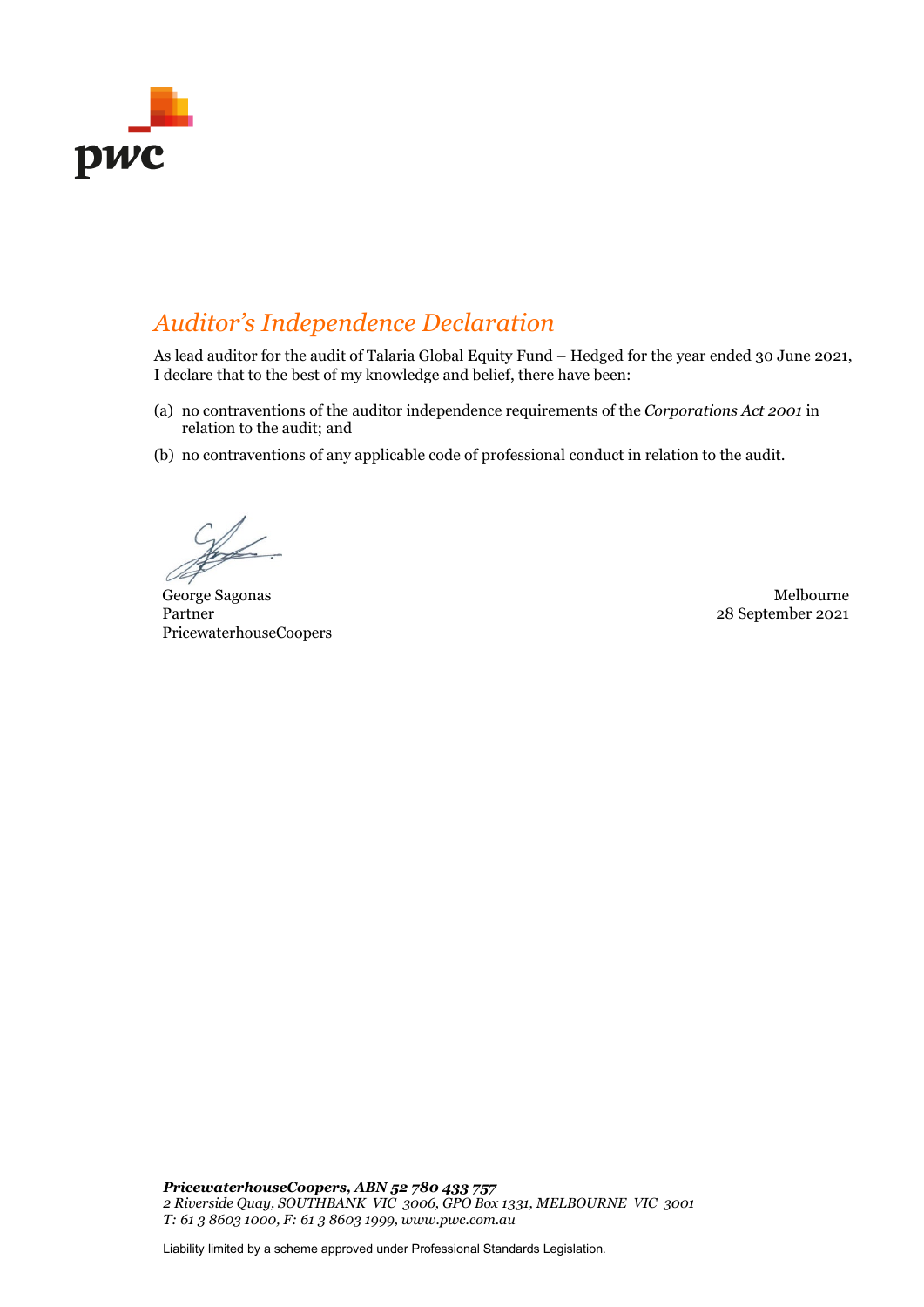## **Statement of comprehensive income**

|                                                                                  | <b>Notes</b> | 2021<br>\$'000 | 2020<br>\$'000 |
|----------------------------------------------------------------------------------|--------------|----------------|----------------|
| <b>Investment income</b>                                                         |              |                |                |
| Interest income from financial assets at amortised cost                          |              |                | 2              |
| Distribution income                                                              |              | 2.639          | 2,868          |
| Net gains/(losses) on financial instruments at fair value through profit or loss | 3            | 5,358          | (3, 585)       |
| Other income                                                                     |              | 484            | 386            |
| Total investment income/(loss)                                                   |              | 8,481          | (329)          |
| <b>Expenses</b>                                                                  |              |                |                |
| Responsible Entity's fees                                                        | 15           | 515            | 410            |
| <b>Total expenses</b>                                                            |              | 515            | 410            |
| Profit/(loss) for the year                                                       |              | 7,966          | (739)          |
| Other comprehensive income                                                       |              |                |                |
| Total comprehensive income attributable to unitholders                           |              | 7.966          | (739)          |

*The above statement of comprehensive income should be read in conjunction with the accompanying notes.*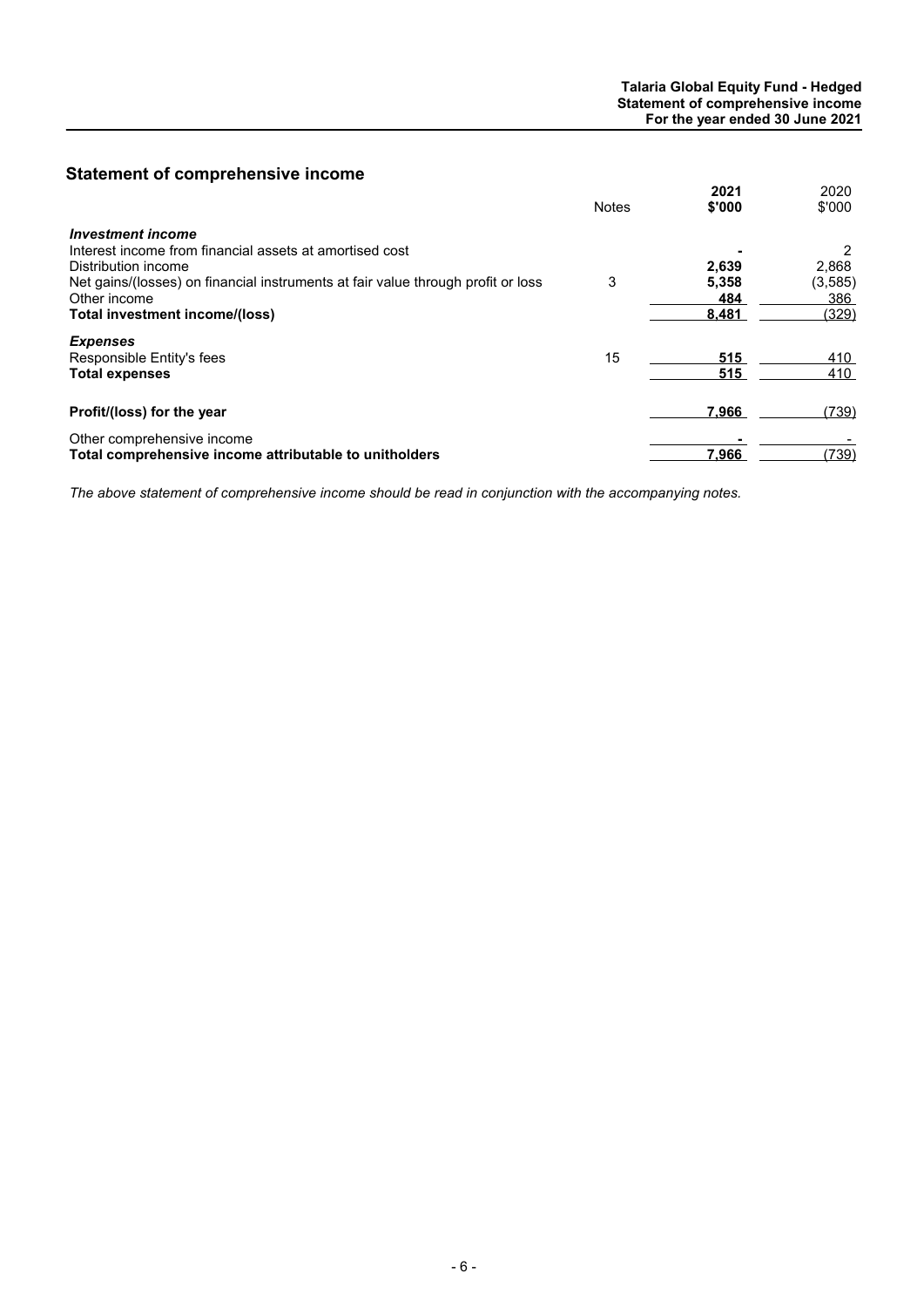## **Statement of financial position**

|                                                            | <b>Notes</b> | 2021<br>\$'000 | 2020<br>\$'000 |
|------------------------------------------------------------|--------------|----------------|----------------|
| <b>Assets</b>                                              |              |                |                |
| Cash and cash equivalents                                  |              | 1.900          | 978            |
| <b>Receivables</b>                                         | 13           | 1.309          | 1.688          |
| Financial assets at fair value through profit or loss      | 8            | 46.256         | 37,749         |
| <b>Total assets</b>                                        |              | 49,465         | 40,415         |
| <b>Liabilities</b>                                         |              |                |                |
| Distributions payable                                      | 6            | 2.954          | 1.610          |
| Payables                                                   | 14           | 65             | 50             |
| Financial liabilities at fair value through profit or loss | 9            | 1,014          | 847            |
| <b>Total liabilities</b>                                   |              | 4,033          | 2,507          |
| Net assets attributable to unitholders - equity            | 5            | 45.432         | 37.908         |

*The above statement of financial position should be read in conjunction with the accompanying notes.*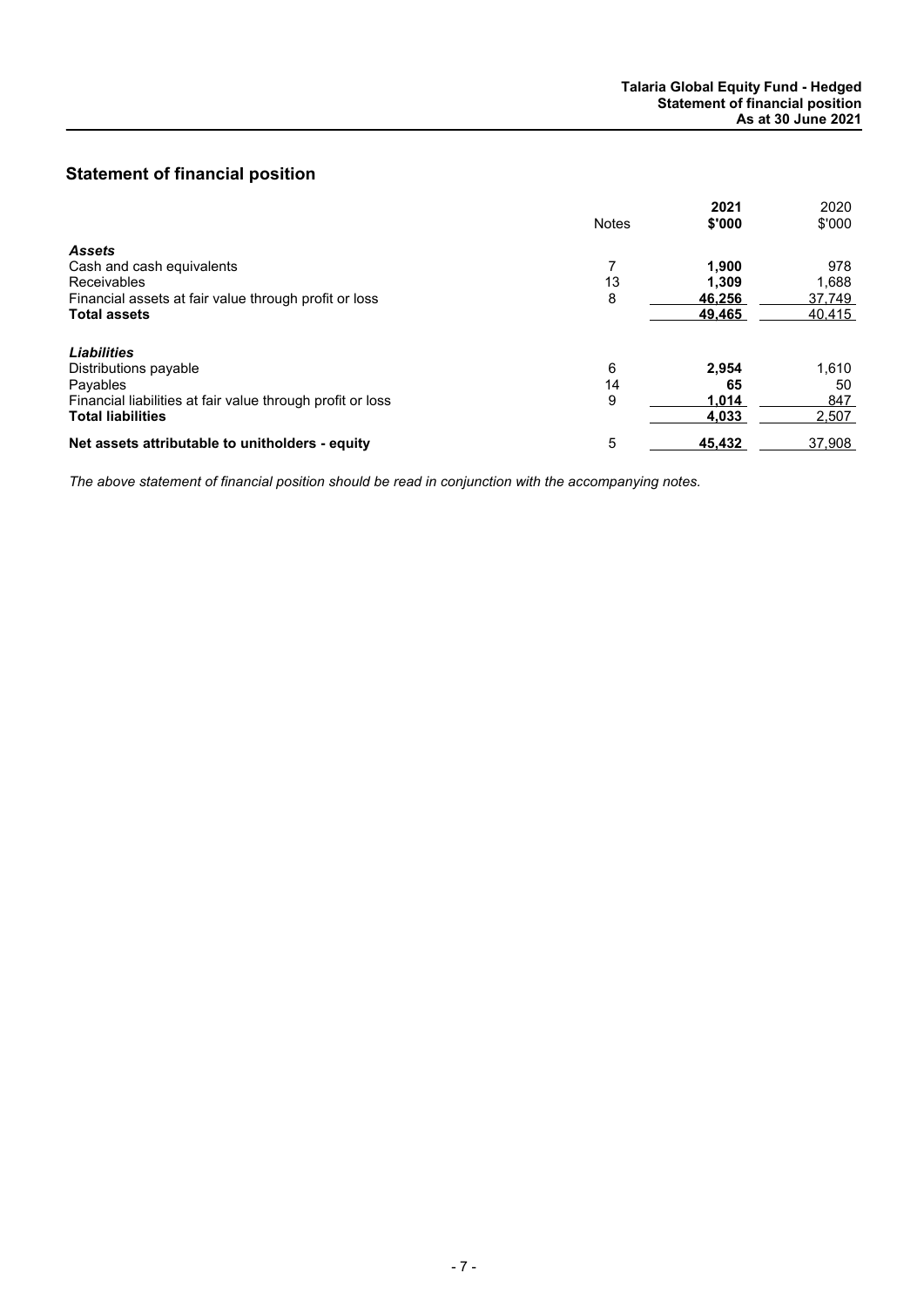## **Statement of changes in equity**

|                                                  | 2021<br>\$'000 | 2020<br>\$'000 |
|--------------------------------------------------|----------------|----------------|
| Balance at the beginning of the year             | 37,908         | 25,503         |
| Comprehensive income for the year                |                |                |
| Profit/(loss) for the year                       | 7,966          | (739)          |
| Other comprehensive income                       |                |                |
| Total comprehensive income                       | 7,966          | (739)          |
| <b>Transactions with unitholders</b>             |                |                |
| Applications                                     | 16,892         | 24,781         |
| Redemptions                                      | (13,590)       | (10,027)       |
| Units issued upon re-investment of distributions | 875            |                |
| Distributions paid and payable                   | (4,619)        | (1,610)        |
| <b>Total transactions with unitholders</b>       | (442)          | 13,144         |
| Balance at the end of the year                   | 45,432         | 37,908         |

*The above statement of changes in equity should be read in conjunction with the accompanying notes.*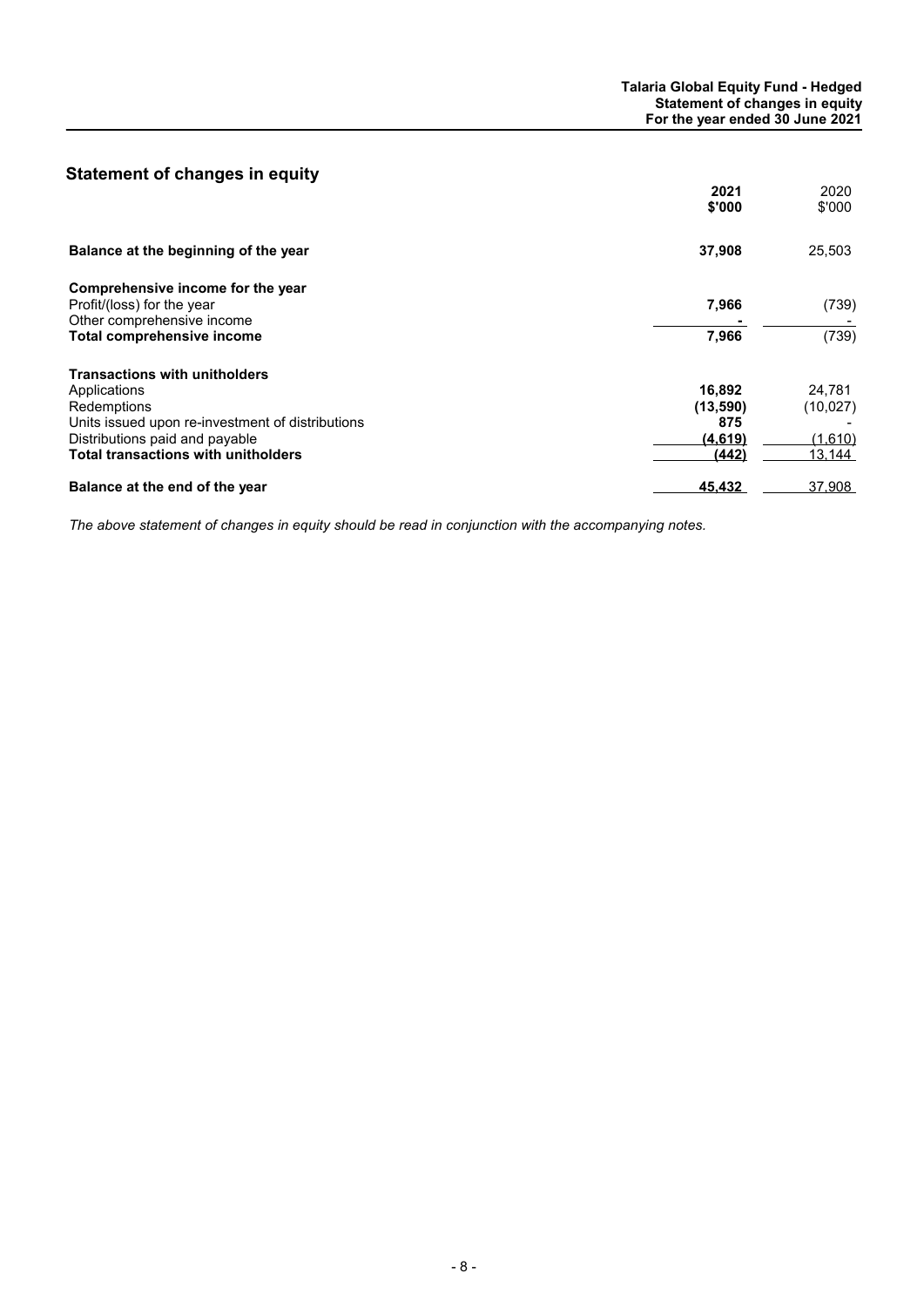## **Statement of cash flows**

|                                                                                                                                                                                                                                                                                                                                                                | <b>Notes</b> | 2021<br>\$'000                      | 2020<br>\$'000                               |
|----------------------------------------------------------------------------------------------------------------------------------------------------------------------------------------------------------------------------------------------------------------------------------------------------------------------------------------------------------------|--------------|-------------------------------------|----------------------------------------------|
| Cash flows from operating activities<br>Proceeds from sale of financial instruments at fair value through profit or loss<br>Payments for purchase of financial instruments at fair value through profit or loss<br>Interest received from financial assets at amortised cost<br><b>GST</b> received<br>Other income received<br>Responsible Entity's fees paid |              | 10,656<br>(10, 470)<br>478<br>(509) | 5,106<br>(20, 300)<br>3<br>2<br>367<br>(394) |
| Net cash inflow/(outflow) from operating activities                                                                                                                                                                                                                                                                                                            | 16           | 157                                 | (15, 216)                                    |
| Cash flows from financing activities<br>Proceeds from applications by unitholders<br>Payments for redemptions by unitholders<br>Distributions paid to unitholders                                                                                                                                                                                              |              | 16,748<br>(13, 583)<br>(2,400)      | 24,963<br>(10, 027)                          |
| Net cash inflow from financing activities                                                                                                                                                                                                                                                                                                                      |              | 765                                 | 14.936                                       |
| Net increase/(decrease) in cash and cash equivalents<br>Cash and cash equivalents at the beginning of the year                                                                                                                                                                                                                                                 |              | 922<br>978                          | (280)<br>.258                                |
| Cash and cash equivalents at the end of the year                                                                                                                                                                                                                                                                                                               |              | 1,900                               | 978                                          |

*The above statement of cash flows should be read in conjunction with the accompanying notes.*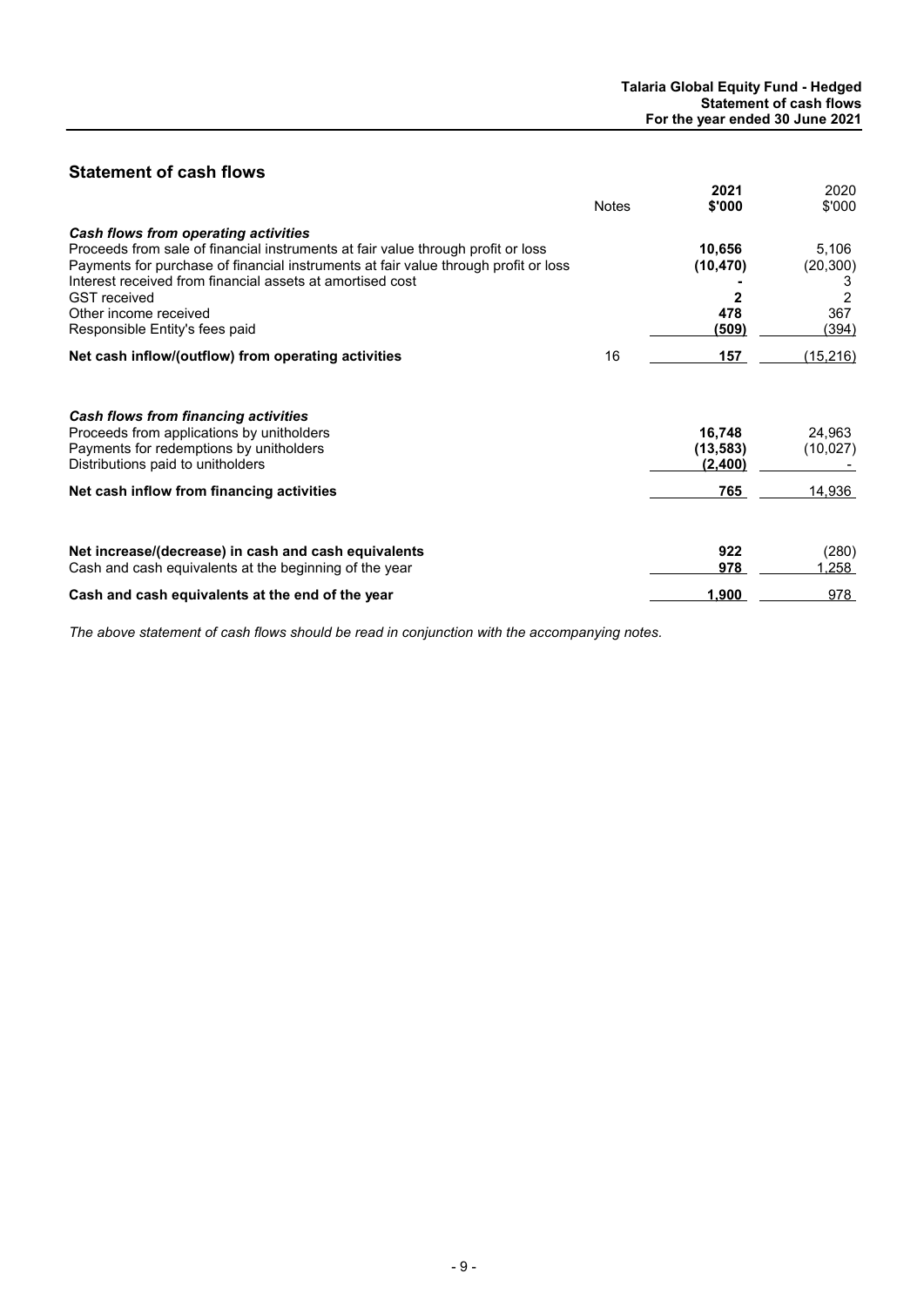## **Notes to the financial statements**

|    |                                                                                        | Page |
|----|----------------------------------------------------------------------------------------|------|
| 1  | General information                                                                    | 11   |
| 2  | Summary of significant accounting policies                                             | 11   |
| 3  | Net gains/(losses) on financial instruments at fair value through profit or loss       | 16   |
| 4  | Auditor's remuneration                                                                 | 16   |
| 5  | Net assets attributable to unitholders                                                 | 16   |
| 6  | Distributions to unitholders                                                           | 17   |
| 7  | Cash and cash equivalents                                                              | 17   |
| 8  | Financial assets at fair value through profit or loss                                  | 17   |
| 9  | Financial liabilities at fair value through profit or loss                             | 17   |
| 10 | Derivative financial instruments                                                       | 18   |
| 11 | Financial risk management                                                              | 18   |
| 12 | Offsetting financial assets and financial liabilities                                  | 24   |
| 13 | <b>Receivables</b>                                                                     | 24   |
| 14 | Payables                                                                               | 24   |
| 15 | Related party transactions                                                             | 25   |
| 16 | Reconciliation of profit/(loss) to net cash inflow/(outflow) from operating activities | 26   |
| 17 | Events occurring after end of year                                                     | 26   |
| 18 | Contingent assets and liabilities and commitments                                      | 26   |
|    |                                                                                        |      |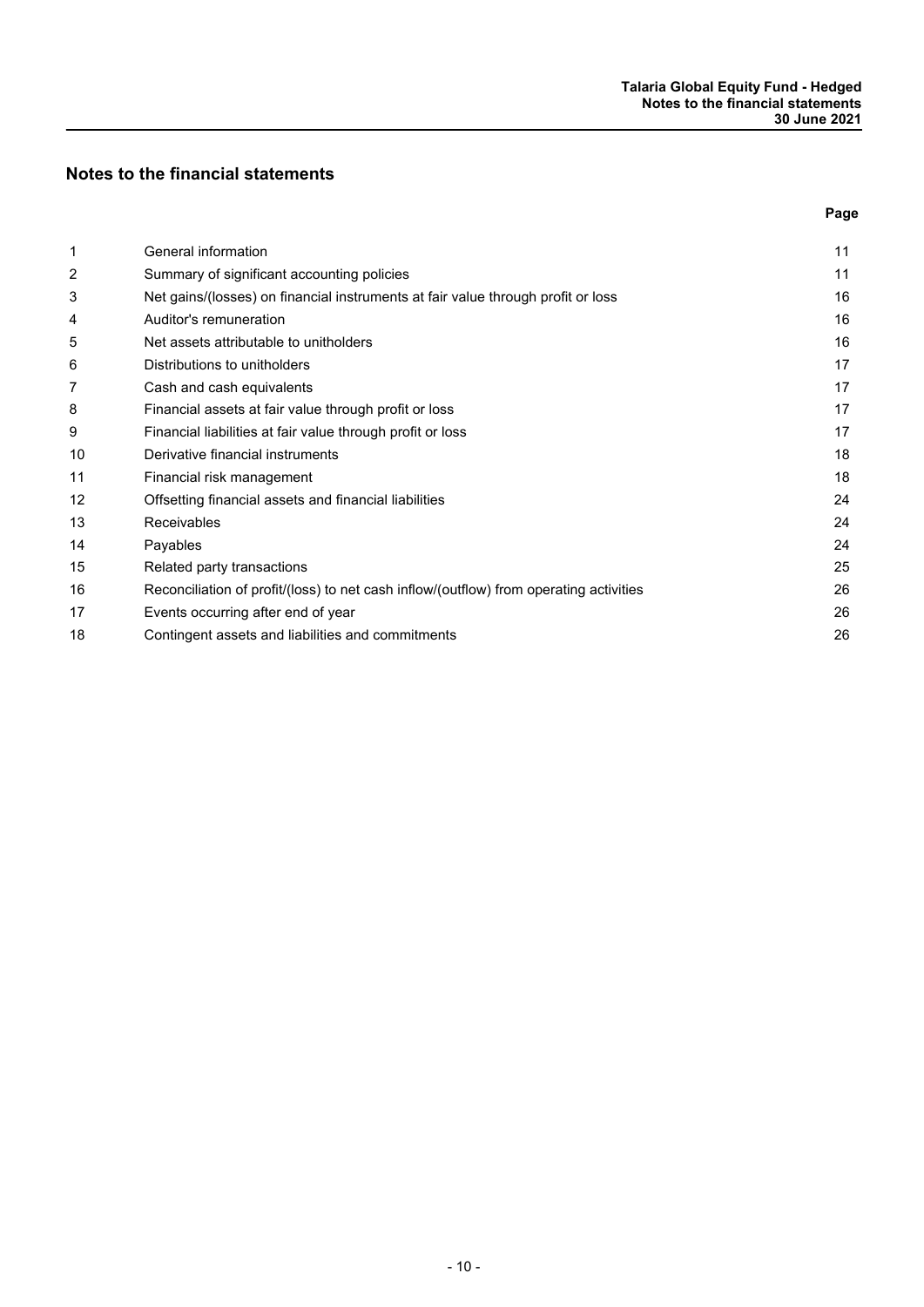## **1 General information**

These financial statements cover Talaria Global Equity Fund - Hedged ("the Scheme") as an individual entity. The Scheme was constituted on 9 July 2012 and will terminate on the 80th anniversary or earlier in accordance with the Scheme's Constitution.

The Responsible Entity of the Scheme is Australian Unity Funds Management Limited (ABN 60 071 497 115) ("the Responsible Entity"), a wholly owned subsidiary of Australian Unity Limited (ABN 23 087 648 888). The Responsible Entity's registered office is Level 15, 271 Spring Street, Melbourne, VIC 3000.

The Responsible Entity is incorporated and domiciled in Australia.

The financial statements are for the financial year 1 July 2020 to 30 June 2021.

The financial statements were authorised for issue by the directors of the Responsible Entity on 28 September 2021. The directors of the Responsible Entity have the power to amend and reissue the financial statements.

## **2 Summary of significant accounting policies**

The principal accounting policies applied in the preparation of these financial statements are set out below. These policies have been consistently applied to all years presented, unless otherwise stated. Where appropriate, comparatives have been reclassified to enhance comparability with current year disclosures.

## **(a) Basis of preparation**

These general purpose financial statements have been prepared in accordance with Australian Accounting Standards, other authoritative pronouncements of the Australian Accounting Standards Board (AASB) and the *Corporations Act 2001*.

The Scheme is a for-profit entity for the purposes of preparing financial statements.

The financial statements are prepared on the basis of fair value measurement of assets and liabilities except where otherwise stated.

The statement of financial position is presented on a liquidity basis. Assets and liabilities are presented in decreasing order of liquidity and are not distinguished between current and non-current. All balances are generally expected to be recovered or settled within 12 months, except for investments in financial assets and net assets attributable to unitholders.

The Scheme manages financial assets at fair value through profit or loss based on the economic circumstances at any given point in time, as well as to meet any liquidity requirements. As such, it is expected that a portion of the portfolio will be realised within 12 months, however, an estimate of that amount cannot be determined as at balance date.

*(i) Compliance with Australian Accounting Standards and International Financial Reporting Standards* The financial statements of the Scheme comply with Australian Accounting Standards as issued by the Australian Accounting Standards Board (AASB) and also comply with International Financial Reporting Standards as issued by the International Accounting Standards Board.

These financial statements are presented in the local currency being Australian dollars.

## *(ii) New accounting standards and amendments adopted by the Scheme*

There are no standards, interpretations or amendments to existing standards that are effective for the first time for the financial year beginning 1 July 2020 that have a material impact on the amounts recognised in prior periods or will affect the current or future periods.

#### *(iii) New accounting standards, amendments and interpretations not yet adopted*

Certain new accounting standards, amendments and interpretations have been published that are not mandatory for 30 June 2021 reporting period and have not yet been applied in the financial statements. None of these are expected to have a material effect on the financial statements of the Scheme.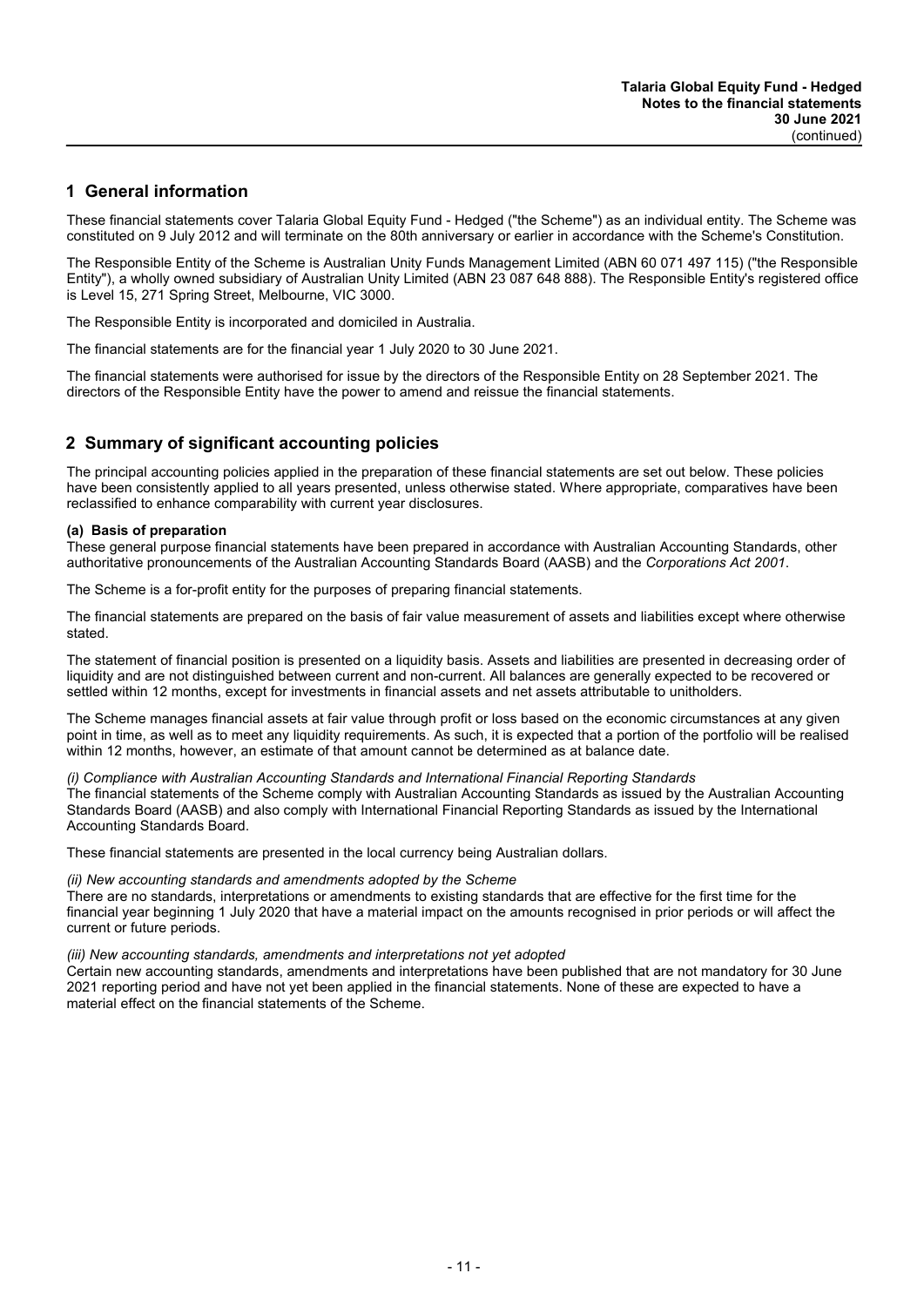## **(b) Financial instruments**

## *(i) Classification*

## *Financial assets*

The Scheme classifies its investments based on its business model for managing those financial assets and the contractual cash flow characteristics of the financial assets.

The Scheme's portfolio of financial assets is managed and performance is evaluated on a fair value basis in accordance with the Scheme's documented investment strategy. The Scheme uses fair value information to assess performance of the portfolio and to make decisions to rebalance the portfolio or to realise fair value gains or minimise losses through sales or other trading strategies. The Scheme's policy is for the Responsible Entity to evaluate the information about these financial assets on a fair value basis together with other related financial information.

Unlisted managed investment schemes and derivatives are measured at fair value through profit or loss.

For cash and cash equivalents and receivables, these assets are held in order to collect the contractual cash flows and the contractual terms of these assets give rise on specified dates to cash flows that are solely payments of principal and interest on the principal amount outstanding. Consequently, these are measured at amortised cost.

## *Financial liabilities*

Derivative contracts that have a negative fair value are presented as financial liabilities at fair value through profit or loss.

For financial liabilities that are not classified and measured at fair value through profit or loss, these are classified as financial liabilities at amortised cost. This category includes short term payables.

#### *(ii) Recognition/derecognition*

The Scheme recognises financial assets and financial liabilities on the date it becomes party to the contractual agreement (trade date) and recognises changes in fair value of the financial assets or financial liabilities from this date.

A financial asset (or, where applicable a part of a financial asset or part of a group of similar financial assets) is derecognised where:

- the rights to receive cash flows from the asset have expired;
- the Scheme retains the right to receive cash flows from the asset, but has assumed an obligation to pay them in full without material delay to a third party under a 'pass through' agreement; or
	- the Scheme has transferred its rights to receive cash flows from the asset and either:
	- (a) has transferred substantially all the risks and rewards of the asset; or
	- (b) has neither transferred nor retained substantially all the risks and rewards of the asset but has transferred control of the asset.

A financial liability is derecognised when the obligation under the liability is discharged, cancelled or expired. Any gains or losses arising from derecognition of the asset (calculated as the difference between the disposal proceeds and the carrying amount of the asset) are included in the statement of comprehensive income in the year the asset is derecognised as realised gains or losses on financial instruments.

#### *(iii) Measurement*

At initial recognition, the Scheme measures its investments, which are classified as financial assets and liabilities at fair value through profit or loss, at its fair value. Transaction costs of financial assets and liabilities carried at fair value through profit or loss are expensed in the statement of comprehensive income.

Subsequent to initial recognition, all financial assets and financial liabilities at fair value through profit or loss are measured at fair value. Gains and losses arising from changes in the fair value of the 'financial assets or financial liabilities at fair value through profit or loss' category are presented in the statement of comprehensive income in the period in which they arise.

#### *Fair value in an active market*

The fair value of financial assets and liabilities traded in active markets is based on their quoted market prices at the end of the year without any deduction for estimated future selling costs. Financial assets are priced at current bid prices, while financial liabilities are priced at current asking prices.

A financial instrument is regarded as quoted in active market if quoted prices are readily and regularly available from an exchange, dealer, broker, industry group, pricing service, or regulatory agency and those prices represent actual and regularly occurring market transactions on an arm's length basis.

The Scheme's financial instruments that are valued based on active markets generally include listed instruments, ranging from listed equities to listed unit trusts, where applicable.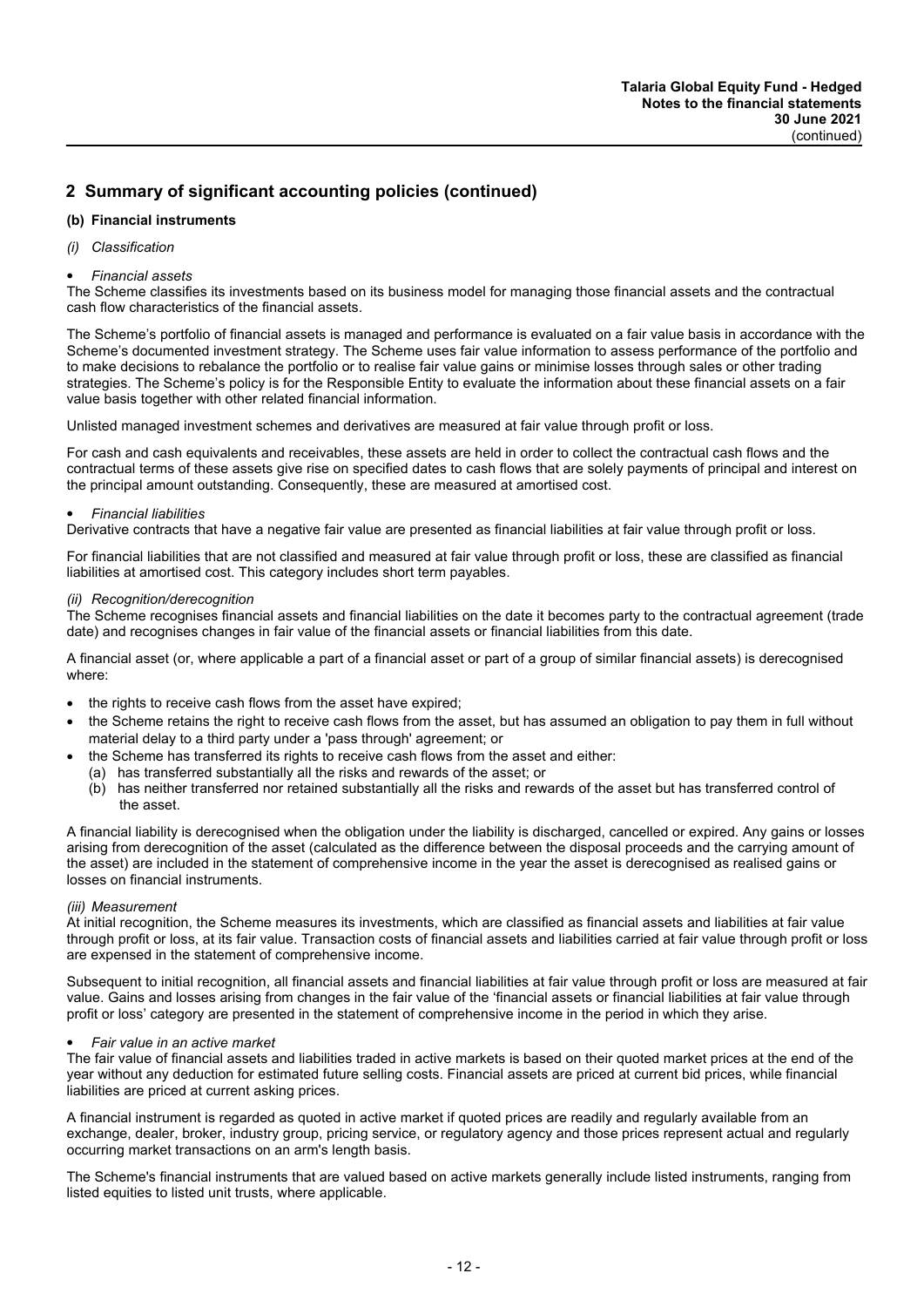## **(b) Financial instruments (continued)**

## *(iii) Measurement (continued)*

#### *Fair value in an inactive or unquoted market*

The fair value of financial assets and liabilities not traded in an active market is determined using valuation techniques. These include the use of recent arm's length market transactions, discounted cash flow techniques, option pricing models or any other valuation technique that provides a reliable estimate of prices obtained in actual market transactions.

Where discounted cash flow techniques are used, estimated future cash flows are based on management's best estimates and the discount rate used is the market rate at the end of the reporting period applicable for an instrument with similar terms and conditions.

For other pricing models, inputs are based on market data at the end of the reporting period.

There may be a difference between the fair value at initial recognition and amounts determined using a valuation technique. If such a difference exists, the Scheme recognises the difference in the statement of comprehensive income to reflect a change in factors, including time, that market participants would consider in setting a price.

The fair value of derivatives that are not exchange traded is estimated at the amount that the Scheme would receive or pay to terminate the contract at the end of the reporting period taking into account current market conditions (volatility and appropriate yield curve) and the current creditworthiness of the counterparties.

Investments in unlisted unit trusts are recorded at the redemption value per unit as reported by the managers of such trusts.

The Scheme's financial instruments that are valued based on inactive or unquoted markets generally include unlisted instruments, ranging from investments in unlisted unit trusts, unlisted equity and/or debt securities to over the counter derivatives, where applicable.

## *(iv) Offsetting financial instruments*

Financial assets and liabilities are offset and the net amount is reported in the statement of financial position when and only when, there is currently a legally enforceable right to offset the recognised amounts and there is an intention to settle on a net basis, or realise the asset and settle the liability simultaneously.

Financial assets and liabilities that have been offset have been disclosed in Note 12.

#### **(c) Net assets attributable to unitholders**

Units are redeemable at the unitholders' option, however, applications and redemptions may be suspended by the Responsible Entity if it is in the best interests of the unitholders.

The units can be put back to the Scheme at any time for cash based on the redemption price, which is equal to a proportionate share of the Scheme's net asset value attributable to the unitholders.

The units are carried at the redemption amount that is payable at balance sheet date if the holder exercises the right to put the units back to the Scheme. This amount represents the expected cash flows on redemption of these units.

The Scheme classifies the net assets attributable to unitholders as equity as they satisfy the following criteria under AASB 132 *Financial instruments: Presentation*:

- the puttable financial instrument entitles the holder to a pro-rata share of net assets in the event of the Scheme's liquidation;
- the puttable financial instrument is in the class of instruments that is subordinate to all other classes of instruments and class features are identical;
- the puttable financial instrument does not include any contractual obligations to deliver cash or another financial asset, or to exchange financial instruments with another entity under potentially unfavorable conditions to the Scheme, and it is not a contract settled in the Schemes own equity instruments; and
- the total expected cash flows attributable to the puttable financial instrument over the life are based substantially on the profit or loss.

## **(d) Cash and cash equivalents**

For the purpose of presentation in the statement of cash flows, cash and cash equivalents includes cash on hand, deposits held at call with financial institutions, other short term, highly liquid investments with original maturities of three months or less from the date of acquisition that are readily convertible to known amounts of cash and which are subject to an insignificant risk of changes in value and bank overdrafts. Bank overdrafts, if any, are shown within borrowings in the statement of financial position.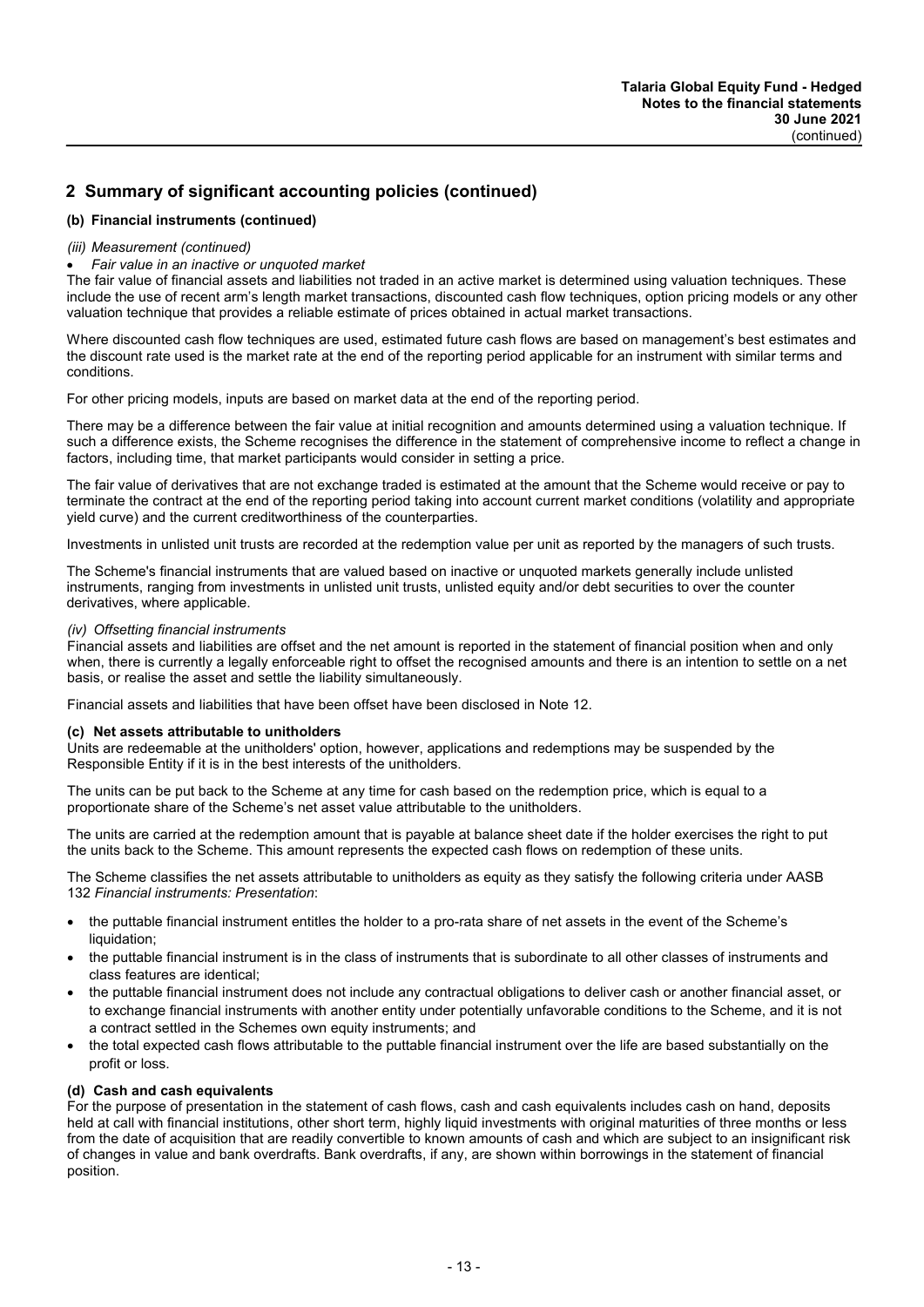## **(d) Cash and cash equivalents (continued)**

Payments and receipts relating to the purchase and sale of investment securities are classified as cash flows from operating activities, as movements in the fair value of these securities represent the Scheme's main income generating activity.

#### **(e) Investment income**

Interest income and interest expenses are recognised in the statement of comprehensive income for all financial instruments on an accruals basis. Other changes in fair value for such instruments are recorded in accordance with the policies described in Note 2(b).

Trust distributions (including distributions from cash management trusts) are recognised on an entitlements basis.

Net gains/(losses) on financial assets and financial liabilities at fair value through profit or loss arising on a change in fair value are calculated as the difference between the fair value at the end of the year and the fair value at the previous valuation point. Net gains/(losses) do not include interest, dividend or distribution income. Realised and unrealised gains/(losses) are shown in the notes to the financial statements.

#### **(f) Expenses**

All expenses, including Responsible Entity's fees, are recognised in the statement of comprehensive income on an accrual basis.

#### **(g) Income tax**

Under current legislation, the Scheme is not subject to income tax provided it attributes the entirety of its taxable income to its unitholders.

The Scheme currently incurs withholding taxes imposed by certain countries on investment income and capital gains. Such income or gains are recorded net of withholding taxes in the statement of comprehensive income.

#### **(h) Distributions**

The Scheme distributes its distributable income, in accordance with the Scheme's Constitution, to unitholders by cash or reinvestment.

#### **(i) Foreign currency translation**

#### *(i) Functional and presentation currency*

Items included in the Scheme's financial statements are measured using the currency of the primary economic environment in which it operates (''the functional currency''). This is the Australian dollar, which reflects the currency of the economy in which the Scheme competes for funds and is regulated. The Australian dollar is also the Scheme's presentation currency.

#### *(ii) Transactions and balances*

Foreign currency transactions are translated into the functional currency using the exchange rates prevailing at the dates of the transactions. Foreign exchange gains and losses resulting from the settlement of such transactions and from the translations at year end exchange rates of monetary assets and liabilities denominated in foreign currencies are recognised in the statement of comprehensive income.

The Scheme does not isolate that portion of gains or losses on securities and derivative financial instruments that are measured at fair value through profit or loss and which is due to changes in foreign exchange rates from that which is due to changes in the market price of securities. Such fluctuations are included with the net gains or losses on financial instruments at fair value through profit or loss.

#### **(j) Receivables**

Receivables may include amounts for dividends, interest, trust distributions and securities sold where settlement has not yet occurred. Dividends and trust distributions are accrued when the right to receive payment is established (ex-date). Interest is accrued at the end of each year from the time of last payment in accordance with the policy set out in Note 2(e) above. Amounts are generally received within 30 days of being recorded as receivables. Receivables include such items as Reduced Input Tax Credits (ROTC) and application monies receivable from unitholders.

These amounts are recognised initially at fair value and subsequently measured at amortised cost. At each reporting date, the Scheme shall measure the loss allowance on receivables at an amount equal to the lifetime expected credit losses if the credit risk has increased significantly since initial recognition. If, at the reporting date, the credit risk has not increased significantly since initial recognition, the Scheme shall measure the loss allowance at an amount equal to 12-month expected credit losses. Significant financial difficulties of the counterparty, probability that the counterparty will enter bankruptcy or financial reorganisation, and default in payments are all considered indicators that a loss allowance may be required. If the credit risk increases to the point that it is considered to be credit impaired, interest income will be calculated based on the gross carrying amount adjusted for the loss allowance. A significant increase in credit risk is defined by management as any contractual payment which is more than 30 days past due. Any contractual payment which is more than 90 days past due is considered credit impaired.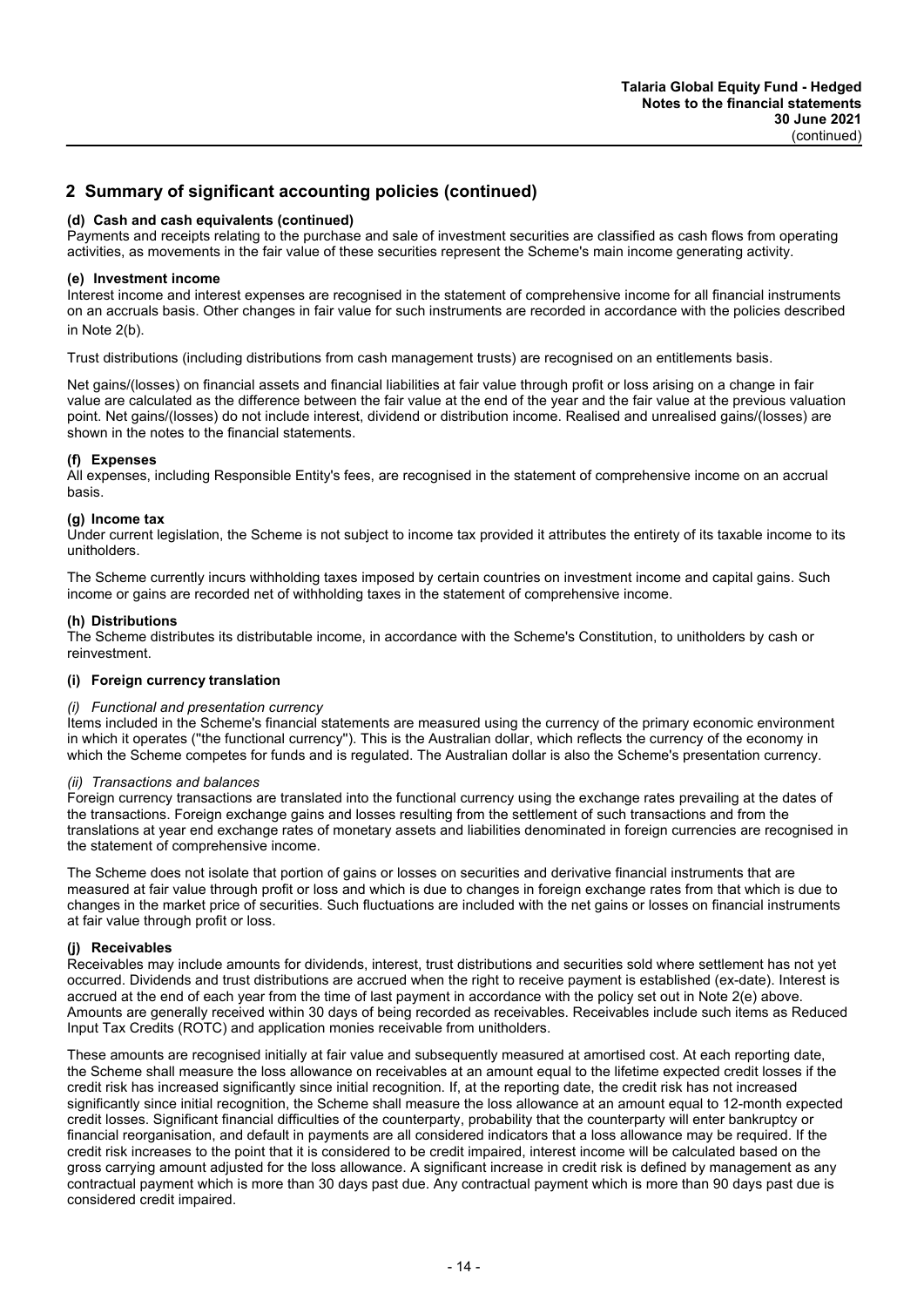## **(j) Receivables (continued)**

The amount of the impairment loss is recognised in profit or loss within other expenses. When a trade receivable for which an impairment allowance had been recognised becomes uncollectible in a subsequent period, it is written off against the allowance account. Subsequent recoveries of amounts previously written off are credited against other expenses in profit or loss.

## **(k) Payables**

Payables include liabilities and accrued expenses owing by the Scheme which are unpaid as at the end of the year.

Trades are recorded on trade date and normally settled within three business days. Purchases of financial instruments that are unsettled at the end of each year are included in payables.

The distribution amount payable to unitholders at the end of each year is recognised separately in the statement of financial position when unitholders are presently entitled to the distributable income under the Scheme's Constitution.

## **(l) Applications and redemptions**

Applications received for units in the Scheme are recorded net of any entry fees payable prior to the issue of units in the Scheme. Redemptions from the Scheme are recorded gross of any exit fees payable after the cancellation of units redeemed.

Unit redemption prices are determined in accordance with the Scheme's Constitution by reference to the net assets of the Scheme divided by the number of units on issue.

## **(m) Goods and services tax (GST)**

Expenses of various services provided to the Scheme by third parties such as custodial services and investment management fees etc. are recognised net of the amount of associated GST, unless the GST incurred is not recoverable from the tax authority. In this case, it is recognised as part of the related expense or cost item. The Scheme qualifies for Reduced Input Tax Credits (RITC) at a rate of 55% or 75%.

Accounts payable and receivable are stated inclusive of the GST receivable and payable. The net amount of GST recoverable from, or payable to, the taxation authority is included in receivables or payables in the statement of financial position.

Cash flows relating to GST are included in the statement of cash flows on a gross basis.

#### **(n) Use of judgement and estimates**

The preparation of the Scheme's financial statements requires it to make judgements, estimates and assumptions that affect the reported amounts of assets and liabilities. Uncertainty about these assumptions and estimates could result in outcomes that could require a material adjustment to the carrying amount of the asset or liability affected in the future. However, estimates are continually evaluated and based on historical experience and other factors, including expectations of future events that are believed to be reasonable under the circumstances.

The Scheme's financial instruments are valued primarily based on the prices provided by independent pricing services.

When the fair values of the reported financial instruments cannot be derived from active markets, they are determined using prices obtained from inactive or unquoted markets and/or other valuation techniques. The inputs to these valuation techniques (if applicable) are taken from observable markets to the extent practicable. Where observable inputs are not available, the inputs may be estimated based on a degree of judgements and assumptions in establishing fair values.

Where appropriate, the outcomes of the valuation techniques that are used in establishing fair values are validated using prices from observable current market transactions for similar instruments (without modification or repackaging) or based on relevant available observable market data.

The determination of what constitutes 'observable' requires significant judgement by the Scheme. The Scheme considers observable data to be market data that is readily available, regularly distributed or updated, reliable and verifiable, not proprietary and provided by independent sources that are actively involved in the relevant market.

In addition, areas such as credit risk (both own and counterparty), volatilities and correlations require management to make estimates and judgements. Changes in assumptions about these factors could affect the reported fair value of financial instruments.

For certain other financial instruments, including amounts due from/to brokers, accounts payable and the carrying amounts approximate fair value due to the immediate or short-term nature of these financial instruments.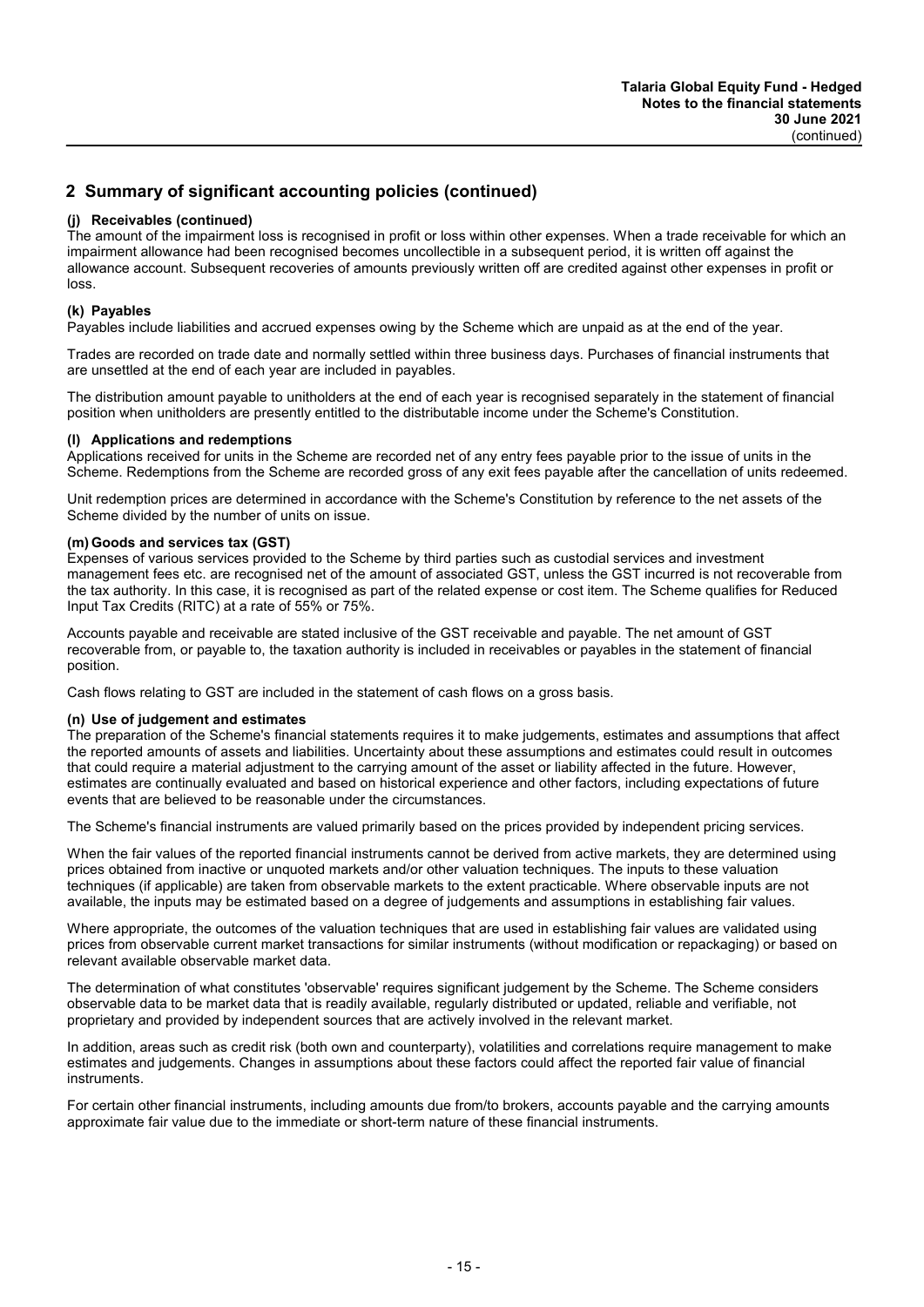## **(o) Structured entities**

The Scheme has assessed whether the funds in which it invests should be classified as structured entities. The Scheme has considered the voting rights and other similar rights afforded to investors in these funds, including the rights to remove the fund manager or redeem holdings. The Scheme has also considered whether these rights are the dominant factor in controlling the funds, or whether the contractual agreement with the fund manager is the dominant factor in controlling these funds. The Scheme has concluded that the funds in which it invests in are not structured entities.

#### **(p) Rounding of amounts**

The Scheme is an entity of the kind referred to in ASIC Corporations Instrument 2016/191 issued by the Australian Securities and Investments Commission relating to the ''rounding off'' of amounts in the financial statements. Amounts in the financial statements have been rounded to the nearest thousand dollars, where indicated.

## **3 Net gains/(losses) on financial instruments at fair value through profit or loss**

|                                                                                                                                                                          | 2021<br>\$'000 | 2020<br>\$'000   |
|--------------------------------------------------------------------------------------------------------------------------------------------------------------------------|----------------|------------------|
| Net unrealised gain/(loss) on financial assets at fair value through profit or loss<br>Net realised gain/(loss) on financial assets at fair value through profit or loss | 3.445<br>1.913 | (2,734)<br>(851) |
| Total net gains/(losses) on financial instruments at fair value through profit or loss                                                                                   | 5.358          | (3,585)          |

## **4 Auditor's remuneration**

The auditor's remuneration is paid directly by the Responsible Entity.

During the year the following fees were paid or payable for services provided by the auditor of the Scheme:

|                                                                      | 2021           | 2020<br>\$     |
|----------------------------------------------------------------------|----------------|----------------|
| <b>Audit services - PwC</b>                                          |                |                |
| Audit and review of financial statements<br>Audit of compliance plan | 8.000<br>3,157 | 8,000<br>2,930 |
| Total auditor's remuneration                                         | 11.157         | 10,930         |

## **5 Net assets attributable to unitholders**

Movements in the number of units and net assets attributable to unitholders during the year were as follows:

|                                                  | 2021<br>No. '000 | 2020<br>No. '000         | 2021<br>\$'000 | 2020<br>\$'000 |
|--------------------------------------------------|------------------|--------------------------|----------------|----------------|
| <b>Opening balance</b>                           | 40.594           | 24.732                   | 37.908         | 25,503         |
| Applications                                     | 15.938           | 26.193                   | 16.892         | 24,781         |
| Redemptions                                      | (13, 723)        | (10, 331)                | (13,590)       | (10, 027)      |
| Units issued upon re-investment of distributions | 912              | -                        | 875            |                |
| Distributions to unitholders                     | ٠                | $\overline{\phantom{a}}$ | (4,619)        | (1,610)        |
| Profit/(loss) for the year                       |                  |                          | 7,966          | (739)          |
| <b>Closing Balance</b>                           | 43.721           | 40.594                   | 45.432         | 37,908         |

As stipulated within the Scheme's Constitution, each unit represents a right to an individual share in the Scheme and does not extend to a right in the underlying assets of the Scheme. There are no separate classes of units and each unit has the same rights attaching to it as all other units in the Scheme.

Units are redeemed on demand at the unitholders' option. However, holders of these instruments typically retain them for the medium to long term. As such, the amount expected to be settled within twelve months after the end of the reporting period cannot be reliably determined.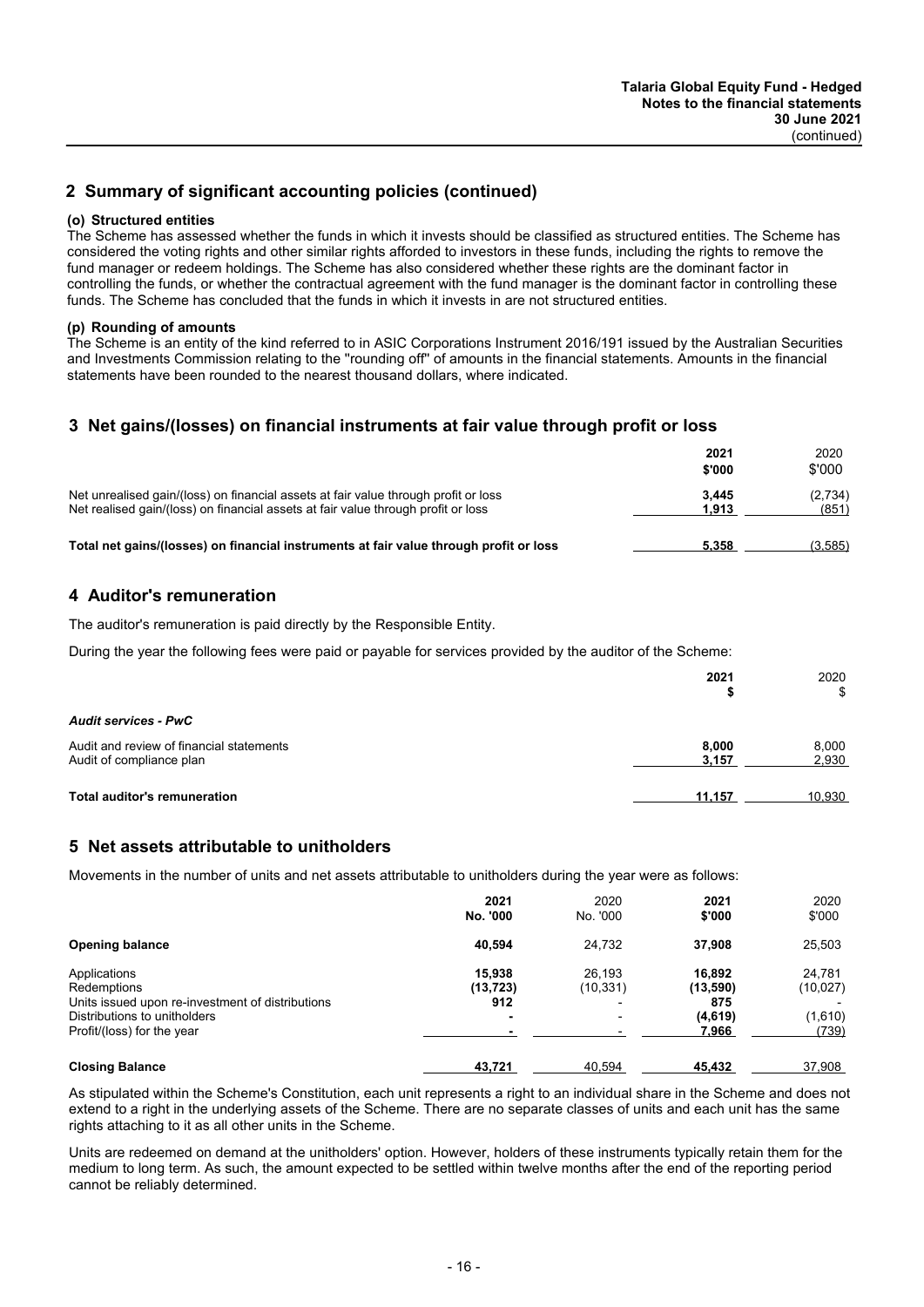## **5 Net assets attributable to unitholders (continued)**

#### **Capital risk management**

The Scheme considers its net assets attributable to unitholders as capital. The amount of net assets attributable to unitholders can change significantly on a daily basis as the Scheme is subject to daily applications and redemptions at the discretion of unitholders. Net assets attributable to unitholders are representative of the expected cash outflows on redemption.

Daily applications and redemptions are reviewed relative to the liquidity of the Scheme's underlying assets on a daily basis by the Responsible Entity. Under the terms of the Scheme's Constitution, the Responsible Entity has the discretion to reject an application for units and to defer or adjust redemption of units if the exercise of such discretion is in the best interests of unitholders.

## **6 Distributions to unitholders**

The distributions for the year were as follows:

|                            | 2021<br>\$'000 | 2021<br><b>CPU</b> | 2020<br>\$'000           | 2020<br><b>CPU</b>       |
|----------------------------|----------------|--------------------|--------------------------|--------------------------|
| <b>Distributions</b>       |                |                    |                          |                          |
| 30 September               | 537            | 1.4000             | $\overline{\phantom{0}}$ | ۰.                       |
| 31 December                | 499            | 1.4000             | $\overline{\phantom{0}}$ |                          |
| 31 March                   | 629            | 1.7000             | $\overline{\phantom{0}}$ | $\overline{\phantom{a}}$ |
| 30 June (payable)          | 2,954          | 6.7566             | 1,610                    | 3.9668                   |
| <b>Total distributions</b> | 4,619          |                    | 1,610                    |                          |

## **7 Cash and cash equivalents**

|                                 | 2021<br>\$'000 | 2020<br>\$'000 |
|---------------------------------|----------------|----------------|
| Cash at bank                    | 1,900          | 978            |
| Total cash and cash equivalents | 1,900          | 978            |

## **8 Financial assets at fair value through profit or loss**

|                                                             | 2021<br>\$'000 | 2020<br>\$'000  |
|-------------------------------------------------------------|----------------|-----------------|
| Derivatives<br>Unlisted managed investment schemes          | 754<br>45,502  | 1,391<br>36,358 |
| Total financial assets at fair value through profit or loss | 46,256         | 37.749          |

An overview of the risk exposures relating to financial assets at fair value through profit or loss is included in Note 11.

## **9 Financial liabilities at fair value through profit or loss**

|                                                                  | 2021<br>\$'000 | 2020<br>\$'000 |
|------------------------------------------------------------------|----------------|----------------|
| Derivatives                                                      | 1,014          | 847            |
| Total financial liabilities at fair value through profit or loss | 1,014          | 847            |

An overview of the risk exposures relating to financial liabilities at fair value through profit or loss is included in Note 11.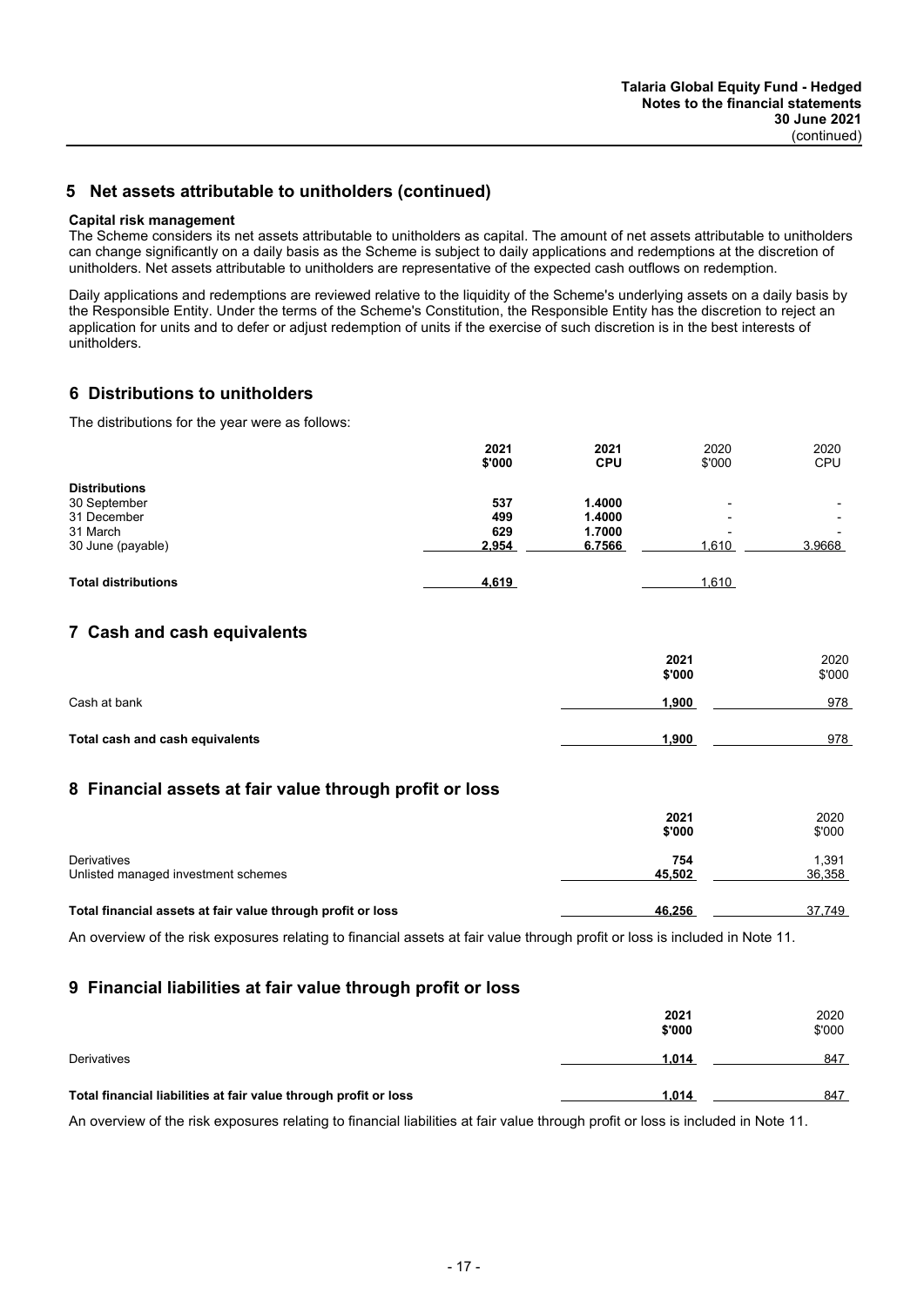## **10 Derivative financial instruments**

In the normal course of business the Scheme may enter into transactions in various derivative financial instruments with certain risks. A derivative is a financial instrument or other contract which is settled at a future date and whose value changes in response to the change in a specified interest rate, financial instrument price, commodity price, foreign exchange rate, index of prices or rates, credit rating or credit index or other variable.

Derivative financial instruments require no initial net investment or an initial net investment that is smaller than would be required for other types of contracts that would be expected to have a similar response to changes in market factors.

Derivative transactions include many different instruments, such as forwards, futures and options. Derivatives are considered to be part of the investment process and the use of derivatives is an essential part of the Scheme's portfolio management.

Derivatives are not managed in isolation. Consequently, the use of derivatives is multifaceted and includes:

- hedging to protect an asset or liability of the Scheme against a fluctuation in market values or to reduce volatility;
- a substitution for trading of physical securities; and
- adjusting asset exposures within the parameters set in the investment strategy and adjusting the duration of fixed interest portfolios or the weighted average maturity of cash portfolios.

While derivatives are used for trading purposes, they are not used to gear (leverage) a portfolio. Gearing a portfolio would occur if the level of exposure to the markets exceeds the underlying value of the Scheme.

The Scheme holds the following derivative instruments:

#### **(a) Forward currency contracts**

Forward currency contracts are primarily used by the Scheme to economically hedge against foreign currency exchange rate risks on its non-Australian dollar denominated trading securities. The Scheme agrees to receive or deliver a fixed quantity of foreign currency for an agreed upon price on an agreed future date. Forward currency contracts are valued at the prevailing bid price at the end of each year. The Scheme recognises a gain or loss equal to the change in fair value at the end of each year.

The Scheme's derivative financial instruments at year end are detailed below:

| 2021                               | <b>Notional</b> | <b>Assets</b>  | <b>Liabilities</b> |
|------------------------------------|-----------------|----------------|--------------------|
|                                    | \$'000          | \$'000         | \$'000             |
| Forward foreign exchange contracts | 97,101          | 754<br>754     | 1,014<br>1,014     |
| 2020                               | Notional        | Assets         | Liabilities        |
|                                    | \$'000          | \$'000         | \$'000             |
| Forward foreign exchange contracts | 85,237          | 1,391<br>1,391 | 847<br>847         |

## **11 Financial risk management**

#### **(a) Objectives, strategies, policies and processes**

The Scheme's activities may expose it to a variety of financial risks: market risk (including price risk, foreign exchange risk and interest rate risk), credit risk and liquidity risk.

The Scheme's overall risk management program focuses on ensuring compliance with the Scheme's disclosure documents and seeks to maximise the returns derived for the level of risk to which the Scheme is exposed. Financial risk management is carried out by an Investment Manager under policies approved by the Board of Directors of the Responsible Entity (''the Board'').

The Scheme uses different methods to measure different types of risk to which it is exposed. These methods include sensitivity analysis in the case of interest rate, foreign exchange and other price risks and ratings analysis for credit risk.

As part of its risk management strategy, the Scheme may use derivatives and other investments, including bond futures, interest rate swaps and forward currency contracts, to manage exposures resulting from changes in interest rates, foreign currencies, equity price risks and exposures arising from forecast transactions.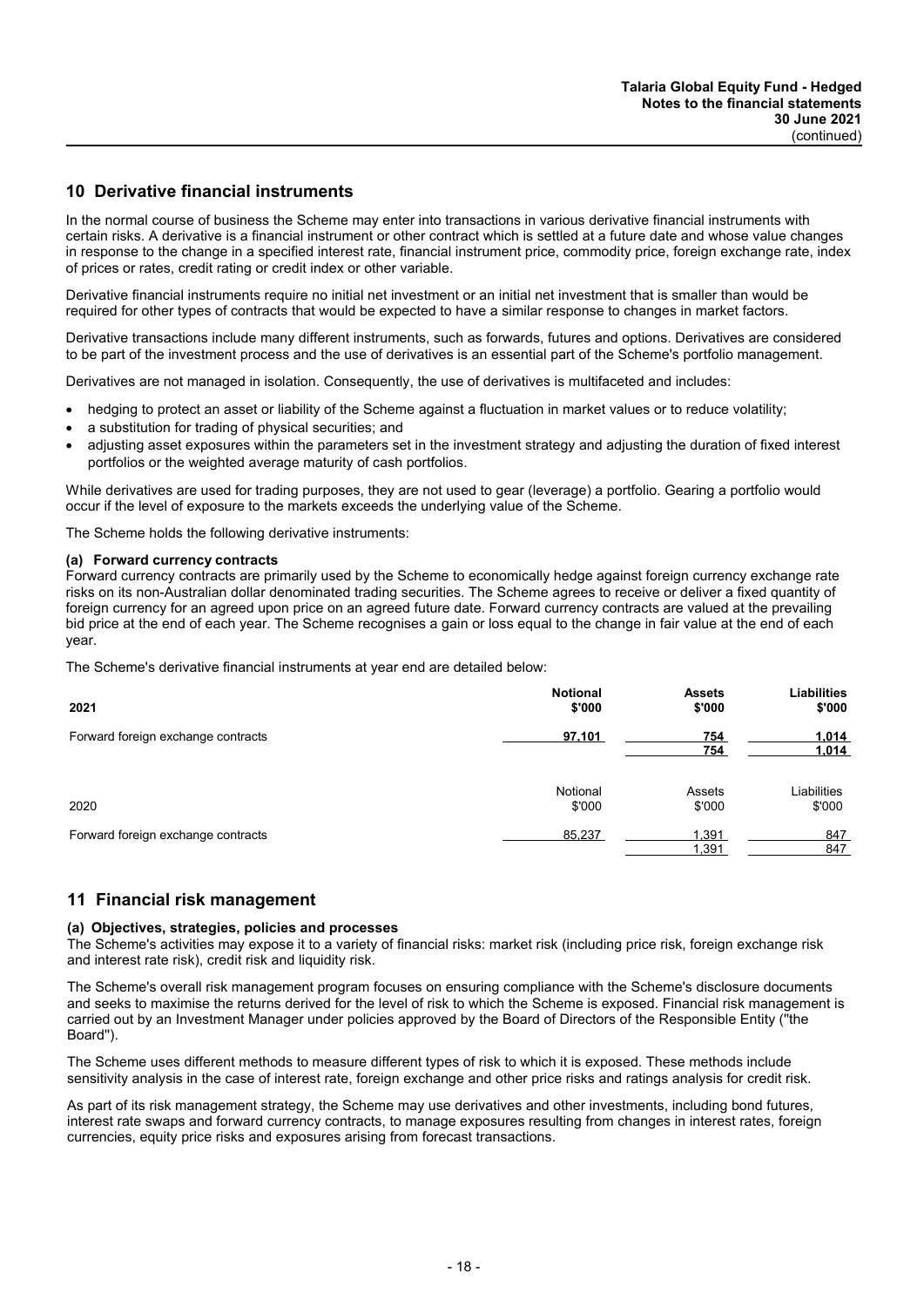## **(b) Market risk**

Market risk is the risk that the fair value or future cash flows of a financial instrument will fluctuate because of changes in market prices. Market risk comprises three types of risk: price risk, foreign currency risk and interest rate risk. Market risk is managed and monitored using sensitivity analysis and minimised through ensuring that all investment activities are undertaken in accordance with established mandates and investment strategies.

The market risk disclosures are prepared on the basis of the Scheme's direct investments and not on a look through basis for investments held in the Scheme.

The sensitivity of the Scheme's net assets attributable to unitholders (and profit/(loss) before finance costs attributable to unitholders) to price risk, foreign exchange risk and interest rate risk is measured by the reasonably possible movements approach. This approach is determined based on management's best estimate, having regard to a number of factors, including historical levels of changes in interest rates and foreign exchange rates, historical correlation of the Scheme's investments with the relevant benchmarks and market volatility. However, actual movements in the risk variables may be greater or less than anticipated due to a number of factors, including unusually large market shocks resulting from changes in the performance of the economies, markets and securities in which the Scheme invests. As a result, historic variations in the risk variables are not a definitive indicator of future variations in the risk variables.

Due to the nature of the pandemic and the increase in market volatility, future outcomes are uncertain and it is difficult to predict the overall impact on the Scheme. The Responsible Entity and Investment Manager will continue to actively manage the financial risks to which the Scheme is exposed.

The overall market exposures at year end were as follows:

|                                                 | 2021<br>\$'000 | 2020<br>\$'000 |
|-------------------------------------------------|----------------|----------------|
| Derivatives assets                              | 754            | 1,391          |
| Derivatives liabilities                         | (1,014)        | (847)          |
| Securities at fair value through profit or loss | 45,502         | 36,358         |

#### *(i) Price risk*

Price risk is the risk that the fair value or future cash flows of equities will fluctuate because of changes in market prices (other than those arising from interest rate risk or currency risk), whether those changes are caused by factors specific to the individual financial instrument or its issuer, or factors affecting all similar financial instruments traded in the market.

Price risk exposure arises from the Scheme's investment portfolio. The investments are classified on the statement of financial position as at fair value through profit or loss. All securities investments present a risk of loss of capital. Except for equities sold short, the maximum risk resulting from financial instruments is determined by the fair value of the financial instruments. Possible losses from equities sold short can be unlimited.

The Investment Manager mitigates this price risk through diversification and a careful selection of securities and other financial instruments within specified limits set by the Board.

The Scheme's overall market positions are monitored on a regular basis by the Scheme's Investment Manager. This information and the compliance with the Scheme's disclosure documents are reported to the relevant parties on a regular basis as deemed appropriate such as key management personnel, compliance committees and ultimately the Board.

If the managed investment schemes' prices had increased/(decreased) by the percentage indicated below, with all other variables held constant, the net assets attributable to unitholders (and profit/(loss) before finance costs attributable to unitholders) would have changed by the following amounts, approximately and respectively:

|                                                                                                | Impact on net assets<br>attributable to unitholders |                  |  |
|------------------------------------------------------------------------------------------------|-----------------------------------------------------|------------------|--|
|                                                                                                | 2021<br>\$'000                                      | 2020<br>\$'000   |  |
| Securities prices 2021: +13.6% (2020: +25.0%)<br>Securities prices 2021: -13.6% (2020: -25.0%) | 6.188<br>(6, 188)                                   | 9.090<br>(9.090) |  |

These changes are calculated on an undiscounted basis. The analysis is performed on the same basis for 2021 and 2020.

#### *(ii) Foreign exchange risk*

The foreign exchange risk is the risk that the fair value or future cash flows of a financial instrument will fluctuate because of changes in foreign exchange rates.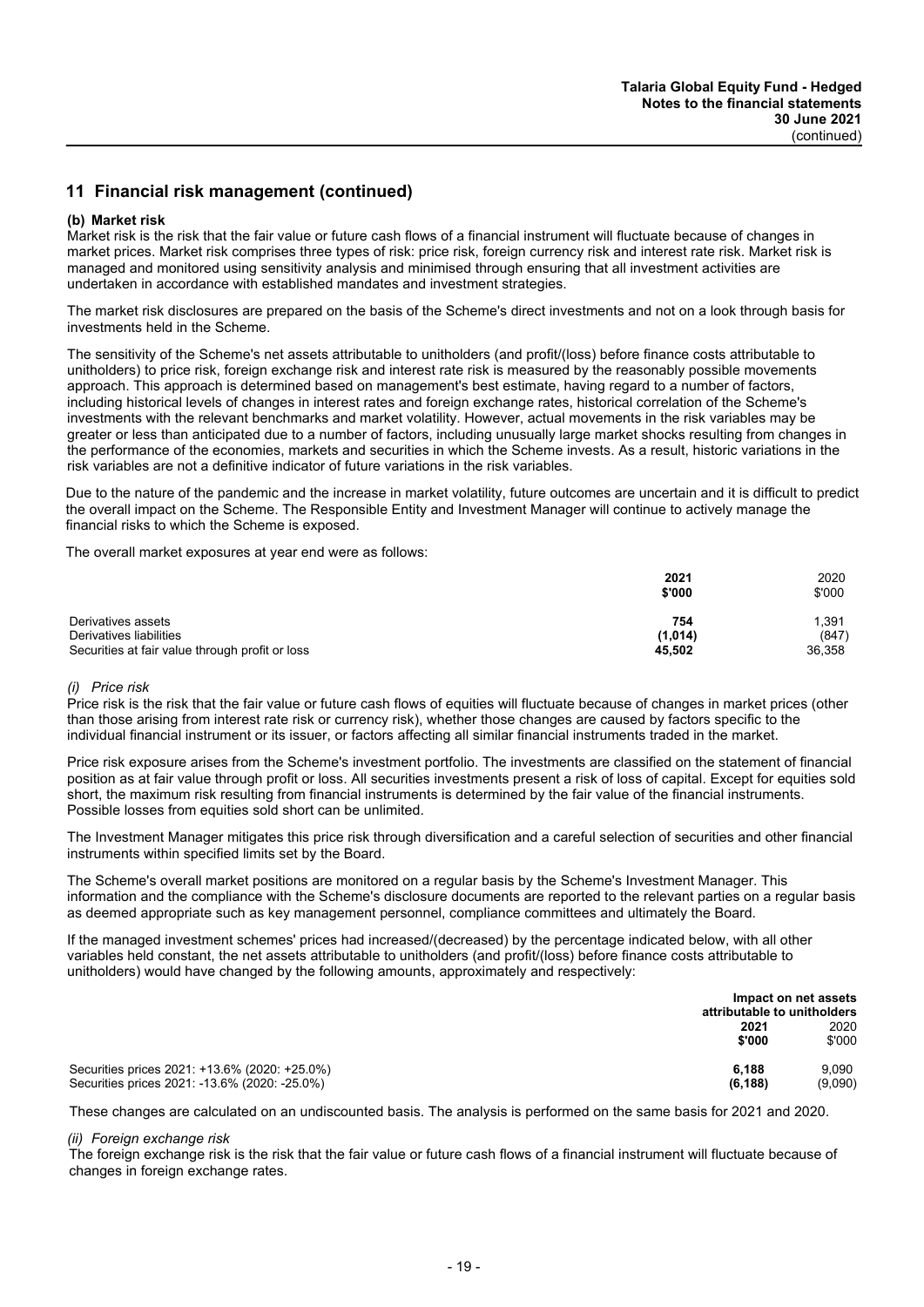## **(b) Market risk (continued)**

#### *(ii) Foreign exchange risk (continued)*

The Scheme holds assets denominated in currencies other than the Australian dollar, the functional currency. It is therefore exposed to foreign exchange risk, as the value of the future cash flows of the securities denominated in other currencies will fluctuate due to changes in exchange rates. The risk is measured using sensitivity analysis.

In accordance with the Scheme's policy, the Investment Manager monitors the Scheme's currency position on a regular basis. This information and the compliance with the Scheme's policy are reported to the relevant parties on a regular basis as deemed appropriate such as key management personnel, compliance committees and ultimately the Board.

The foreign exchange risk disclosures have been prepared on the basis of the Scheme's direct investment and not on a look through basis for investments held indirectly through unit trusts. Consequently the disclosure of currency risk in the note may not represent the true currency risk profile of the Scheme where the Scheme has significant investments in indirect trusts which also have exposure to the currency markets.

When the Investment Manager formulates a view on the future direction of foreign exchange rates and the potential impact on the Scheme, the Investment Manager factors that into its portfolio allocation decisions. While the Scheme has direct exposure to foreign exchange rate changes on the price of non-Australian dollar denominated securities, it may also be indirectly affected for example, by the impact of foreign exchange rate changes on the earnings of certain entities in which the Scheme invests, even if those entities' securities are denominated in Australian dollars. For that reason, the sensitivity analysis may not necessarily indicate the total effect on the Scheme's net assets attributable to unitholders of future movements in foreign exchange rates.

The table below summarises the Scheme's assets and liabilities which are denominated in non-Australian currencies:

| 2021                                                                                                                                | <b>GBP</b><br>A\$'000 | JPY<br>A\$'000 | <b>EUR</b><br>A\$'000 | <b>USD</b><br>A\$'000 | Other*<br>A\$'000 |
|-------------------------------------------------------------------------------------------------------------------------------------|-----------------------|----------------|-----------------------|-----------------------|-------------------|
| Liabilities<br>Financial liabilities at fair value through profit or loss<br>Foreign currency contracts<br><b>Total liabilities</b> | 3,912<br>3,912        | 4,734<br>4,734 | 7,989<br>7,989        | 21,964<br>21,964      | 4,936<br>4,936    |
| Net assets attributable to unitholders                                                                                              | (3,912)               | (4,734)        | (7,989)               | (21, 964)             | (4,936)           |
| 2020                                                                                                                                | <b>GBP</b><br>A\$'000 | JPY<br>A\$'000 | <b>EUR</b><br>A\$'000 | <b>USD</b><br>A\$'000 | Other*<br>A\$'000 |
| Liabilities<br>Financial liabilities at fair value through profit or loss<br>Foreign currency contracts<br><b>Total liabilities</b> | 5.362<br>5,362        | 4.001<br>4,001 | 5.897<br>5,897        | 15.040<br>15,040      | 4.611<br>4,611    |
| Net assets attributable to unitholders                                                                                              | (5, 362)              | (4,001)        | (5.897)               | (15,040)              | (4,611)           |

\* Other represents the Scheme's assets and liabilities denominated in multiple currencies which individually are of lesser significance.

Had the Australian dollar weakened/strengthened as illustrated below against the various currencies to which the Scheme is exposed, with all other variables held constant, the net assets attributable to unitholders (and profit/(loss) before finance costs attributable to unitholders) would have changed by the following amounts, approximately and respectively:

|                                     | <b>AUD Weakened</b> |          | <b>AUD Strengthened</b> |        |
|-------------------------------------|---------------------|----------|-------------------------|--------|
|                                     | 2021                | 2020     | 2021                    | 2020   |
|                                     | \$'000              | \$'000   | \$'000                  | \$'000 |
| AUD/GBP 2021: 10.8% (2020: 25.0%)   | (422)               | (1.341)  | 422                     | 1.341  |
| AUD/JPY 2021: 10.8% (2020: 25.0%)   | (511)               | (1,000)  | 511                     | 1.000  |
| AUD/EUR 2021: 10.8% (2020: 25.0%)   | (863)               | (1.474)  | 863                     | 1.474  |
| AUD/USD 2021: 10.8% (2020: 25.0%)   | (2,372)             | (3,760)  | 2.372                   | 3.760  |
| AUD/Other 2021: 10.8% (2020: 25.0%) | (533)               | (1, 153) | 533                     | 1.153  |

The possible impact against other currencies is considered immaterial individually and therefore has not been included in the above table. The analysis is performed on the same basis for 2021 and 2020.

#### *(iii) Interest rate risk*

There was no significant direct interest rate risk in the Scheme as at 30 June 2021 (2020: Nil).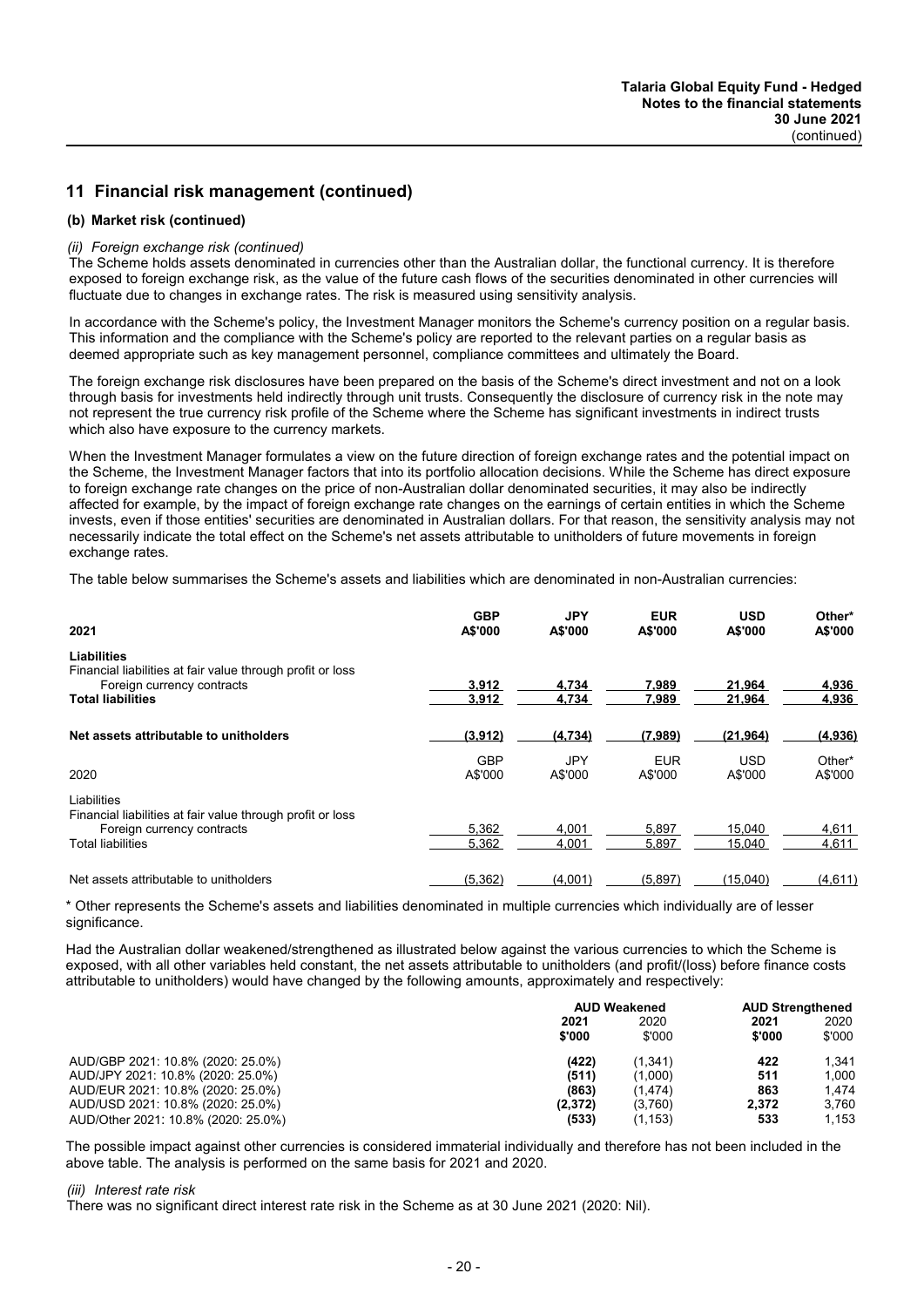#### **(c) Credit risk**

Credit risk is the risk that one party to a financial instrument will cause a financial loss for the other party by failing to discharge an obligation.

Credit risk primarily arises from cash and cash equivalents and deposits with banks and other financial institutions.

With respect to credit risk arising from the financial assets of the Scheme, other than derivatives, the Scheme's exposure to credit risk arises from default of the counterparty, with the current exposure equal to the fair value of these investments as disclosed in the statement of financial position. This does not represent the maximum risk exposure that could arise in the future as a result of changes in values, but best represents the current maximum exposure at the end of the year.

Credit risk arising from derivative financial instruments is, at any time, limited to those with positive fair values.

All transactions in listed securities are settled/paid for upon delivery using approved brokers. The risk of default is considered low, as delivery of securities sold is only made once the broker has received payment. Payment is made once purchase of the securities has been received by the broker. The trade will fail if either party fails to meet its obligations.

The Scheme holds no collateral as security or any other credit enhancements. There are no financial assets that are past due or impaired, or would otherwise be past due or impaired.

Counterparty credit limits and the list of authorised brokers are reviewed by the relevant parties within the Responsible Entity on a regular basis as deemed appropriate.

In accordance with the Scheme's policy, the Investment Manager monitors the Scheme's credit position on a regular basis. This information and the compliance with the Scheme's policy are reported to the relevant parties on a regular basis as deemed appropriate such as key management personnel, compliance committees and ultimately the Board.

#### **(d) Concentrations of risk**

Concentrations of risk arise when a number of financial instruments are entered into with the same counterparty, or where a number of counterparties are engaged in similar business activities, or activities in the same geographical region, or have similar economic conditions. These similarities would cause the counterparties' liabilities to meet the contractual obligations to be similarly affected by certain changes in the risk variables.

The concentrations of risk are monitored by the Investment Manager to ensure they are within acceptable limits by reducing the exposures or by other means as deemed appropriate.

Concentrations of risk are managed by industry sector for equity instruments and by counterparty for debt instruments and selected derivatives.

The Scheme has disclosed the most significant counterparties by concentration of risk. ''Other'' represents multiple counterparties by concentration of risk which individually are of lesser significance.

Based on the concentrations of risk that are managed by industry sector and/or counterparty, the following investments can be analysed by the industry sector and/or counterparty as at 30 June 2021 and 30 June 2020:

|                                              | 2021<br>\$'000 | 2020<br>\$'000 |
|----------------------------------------------|----------------|----------------|
| Unlisted managed investment schemes - equity | 45.502         | 36,358         |
| Other                                        | 754            | 391.،          |
| <b>Total</b>                                 | 46,256         | 37.749         |

#### **(e) Liquidity risk**

Liquidity risk is the risk that an entity will encounter difficulty in meeting obligations associated with financial liabilities that are settled by delivering cash or another financial asset. This risk is controlled through the Scheme's investment in financial instruments which under normal market conditions are readily convertible to cash. In addition, the Scheme maintains sufficient cash and cash equivalents to meet normal operating requirements.

The Scheme may be exposed to daily cash redemptions of redeemable units and daily margin calls on derivatives. It therefore primarily holds investments that are traded in active markets and can be readily disposed of.

The Scheme may, from time to time, invest in derivative contracts traded over the counter, which are not traded in an organised market and may be illiquid. As a result, the Scheme may not be able to liquidate quickly its investments in these instruments at an amount close to their fair value to meet its liquidity requirements or to respond to specific events such as deterioration in the creditworthiness of any particular issuer.

The Scheme's policy is to hold a significant proportion of its investments in liquid assets.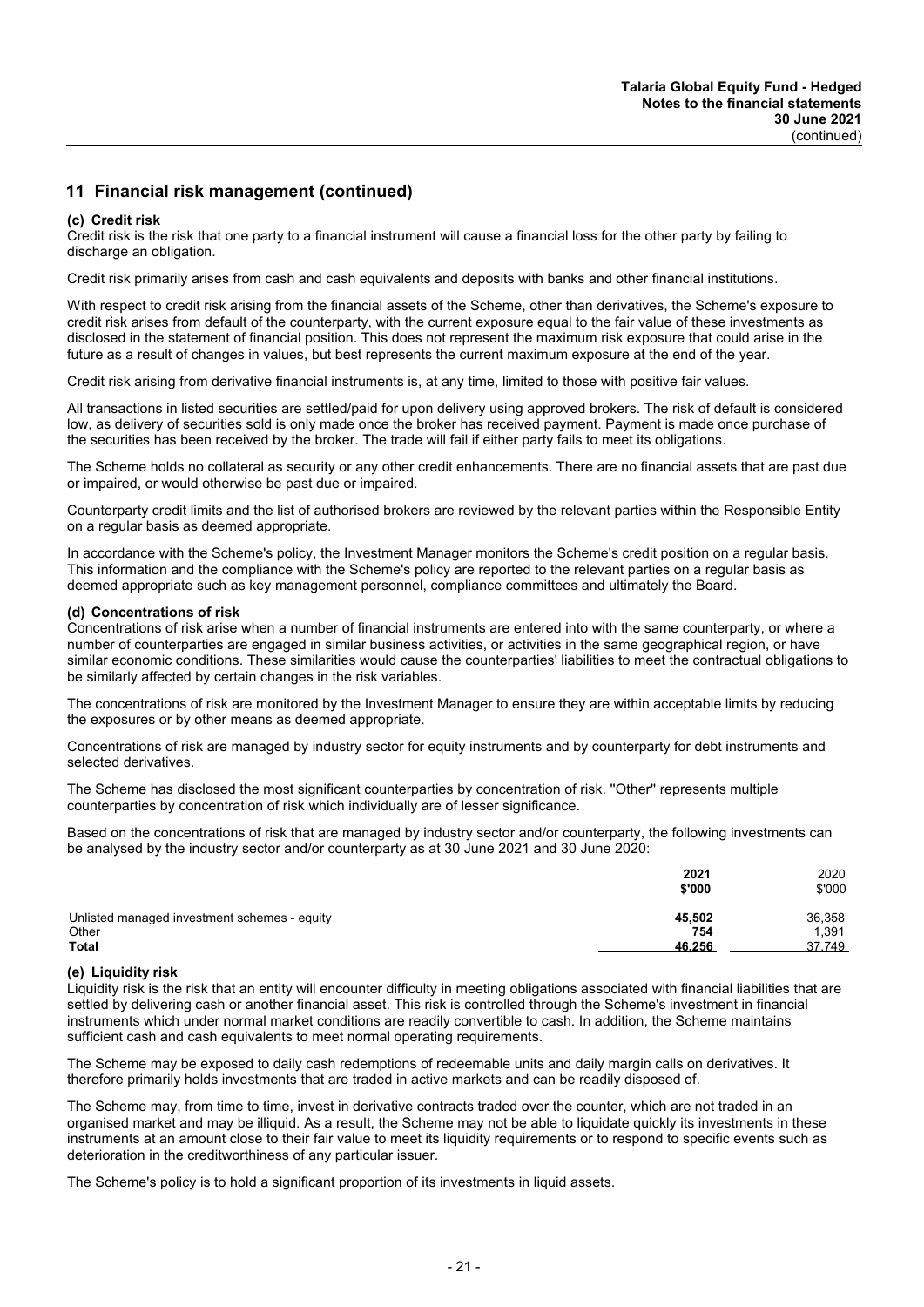## **(e) Liquidity risk (continued)**

Under the terms of its Constitution, the Scheme has the ability to manage liquidity risk by delaying redemptions to unitholders, if necessary, until the funds are available to pay them.

Units are redeemed on demand at the unitholders option. However, the Responsible Entity does not envisage that the contractual maturity disclosed in the table below will be representative of the actual cash outflows, as holders of these instruments typically retain them for the medium to long term.

In accordance with the Scheme's policy, the Investment Manager monitors the Scheme's liquidity position on a regular basis. This information and the compliance with the Scheme's policy are reported to the relevant parties on a regular basis as deemed appropriate such as key management personnel, compliance committees and ultimately the Board.

#### **Maturity analysis for financial liabilities**

The table below summarises the maturity profile of the Scheme's financial liabilities, redeemable units and derivative financial instruments on the remaining period at the end of the year to the contractual maturity date.

The Scheme's non-derivative financial liabilities in the table are the contractual undiscounted cash flows and the Scheme's derivative financial instruments in the table are net fair values, based on the amounts at which an orderly settlement of the transactions would take place between market participants at the reporting date.

|                                                | <b>Under</b> | $1 - 3$ | $3 - 12$ | Over      |
|------------------------------------------------|--------------|---------|----------|-----------|
|                                                | 1 month      | months  | months   | 12 months |
| 2021                                           | \$'000       | \$'000  | \$'000   | \$'000    |
| <b>Financial liabilities:</b>                  |              |         |          |           |
| Distributions payable                          | 2,954        |         |          |           |
| Payables                                       | 65           |         |          |           |
| <b>Total financial liabilities</b>             | 3,019        |         |          |           |
| <b>Net settled derivatives</b>                 |              |         |          |           |
| Forward foreign currency contracts             |              | (260)   |          |           |
| Total net settled derivatives inflow (outflow) |              | (260)   |          |           |
|                                                | Under        | $1 - 3$ | $3 - 12$ | Over      |
|                                                | 1 month      | months  | months   | 12 months |
| 2020                                           | \$'000       | \$'000  | \$'000   | \$'000    |
| Financial liabilities:                         |              |         |          |           |
| Distributions payable                          | 1,610        |         |          |           |
| Payables                                       | 50           |         |          |           |
| Total financial liabilities                    | 1,660        |         |          |           |
| Net settled derivatives                        |              |         |          |           |
| Forward foreign currency contracts             |              | 544     |          |           |
| Total net settled derivatives inflow (outflow) |              | 544     |          |           |

As disclosed above, the Investment Manager manages the Scheme's liquidity risk by investing predominantly in liquid assets that it expects to be able to liquidate within seven days or less. Liquid assets include cash and cash equivalents. As at 30 June 2021, these assets amounted to \$1,900,198 (2020: \$977,698).

## **(f) Estimation of fair values of financial assets and liabilities**

The carrying amounts of all the Scheme's financial assets and financial liabilities at the end of the year approximated their fair values.

The Scheme values its investments in accordance with the accounting policies set out in Note 2.

For the years ended 30 June 2021 and 30 June 2020, the Scheme did not include financial assets that were determined using valuation techniques. The fair values of the Scheme's financial assets for the years then ended were determined directly, in full or in part, by reference to quoted prices that were available from various sources, such as exchanges, dealers, brokers, industry groups and pricing services.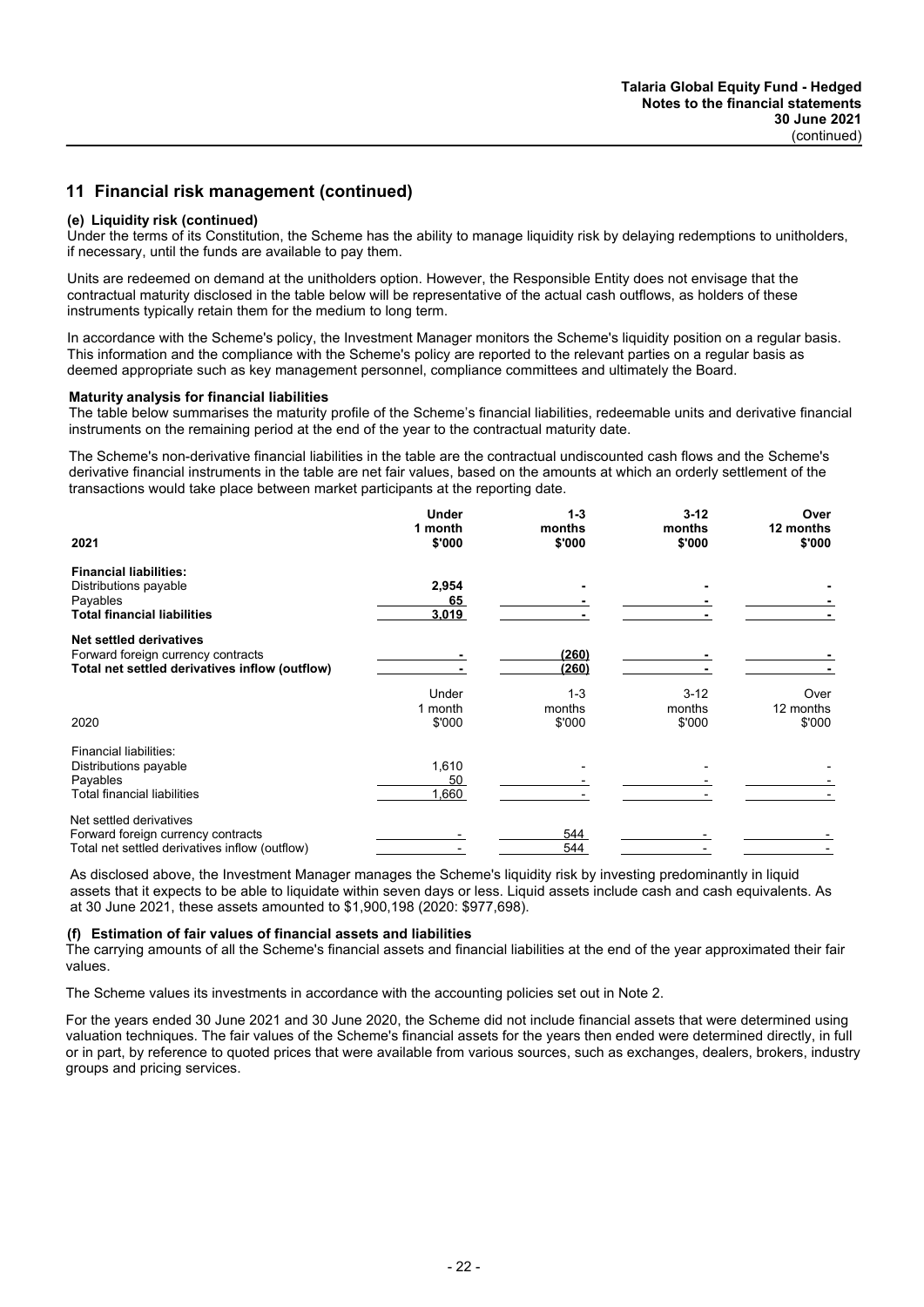## **(g) Fair value hierarchy**

The Scheme is required to classify fair value measurements using a fair value hierarchy that reflects the subjectivity of the inputs used in making the measurements. The fair value hierarchy has the following levels:

- Level 1: Quoted prices (unadjusted) in active markets for identical assets or liabilities.
- Level 2: Inputs other than quoted prices included within level 1 that are observable for the asset or liability, either directly (that is, as prices) or indirectly (that is, derived from prices).
- Level 3: Inputs for the asset or liability that are not based on observable market data (that is, unobservable inputs).

The level in the fair value hierarchy within which the fair value measurement is categorised in its entirety is determined on the basis of the lowest level input that is significant to the fair value measurement in its entirety. For this purpose, the significance of an input is assessed against the fair value measurement in its entirety. If a fair value measurement uses observable inputs that require significant adjustment based on unobservable inputs, that measurement is a level 3 measurement. Assessing the significance of a particular input to the fair value measurement in its entirety requires judgement, considering factors specific to the asset or liability.

The determination of what constitutes ''observable'' requires significant judgement by the Responsible Entity. The Responsible Entity considers observable data to be the market data that is readily available, regularly distributed or updated, reliable and verifiable, not proprietary and provided by independent sources that are actively involved in the relevant market.

The table below sets out the Scheme's financial assets and liabilities (by class) measured at fair value according to the fair value hierarchy at the reporting date.

All fair value measurements disclosed are recurring fair value measurements.

| 2021                                                                                                                           | Level 1<br>\$'000 | Level 2<br>\$'000         | Level 3<br>\$'000 | Total<br>\$'000           |
|--------------------------------------------------------------------------------------------------------------------------------|-------------------|---------------------------|-------------------|---------------------------|
| <b>Financial assets</b><br>Forward foreign exchange contracts<br>Unlisted managed investment schemes                           |                   | 754<br>45.502             |                   | 754<br>45.502             |
| <b>Total financial assets</b>                                                                                                  |                   | 46,256                    |                   | 46,256                    |
| <b>Financial liabilities</b><br>Forward foreign exchange contracts<br><b>Total financial liabilities</b>                       |                   | (1,014)<br>(1,014)        |                   | (1,014)<br>(1, 014)       |
| 2020                                                                                                                           | Level 1<br>\$'000 | Level 2<br>\$'000         | Level 3<br>\$'000 | Total<br>\$'000           |
| <b>Financial assets</b><br>Forward foreign exchange contracts<br>Unlisted managed investment schemes<br>Total financial assets |                   | 1,391<br>36,358<br>37,749 |                   | 1,391<br>36,358<br>37.749 |
| <b>Financial liabilities</b><br>Forward foreign exchange contracts<br><b>Total financial liabilities</b>                       |                   | (847)<br>(847)            |                   | (847)<br>(847)            |

The pricing for the majority of the Scheme's investments is generally sourced from independent pricing sources, the relevant Investment Managers or reliable brokers' quotes.

Investments whose values are based on quoted market prices in active markets, e.g. recognised stock exchanges and therefore classified within level 1, include active listed equities and exchange traded derivatives.

Financial instruments that trade in markets that are not considered to be active but are valued based on quoted market prices, dealer quotations or alternative pricing sources supported by observable inputs are classified within level 2. The observable inputs include prices and/or those derived from prices. The level 2 instruments include investment grade corporate bonds and over the counter derivatives.

The Scheme's policy is to recognise transfers into and out of fair value hierarchy levels as at the end of the year. There were no transfers between levels 1, 2 and 3 of the fair value hierarchy during the year (30 June 2020: Nil).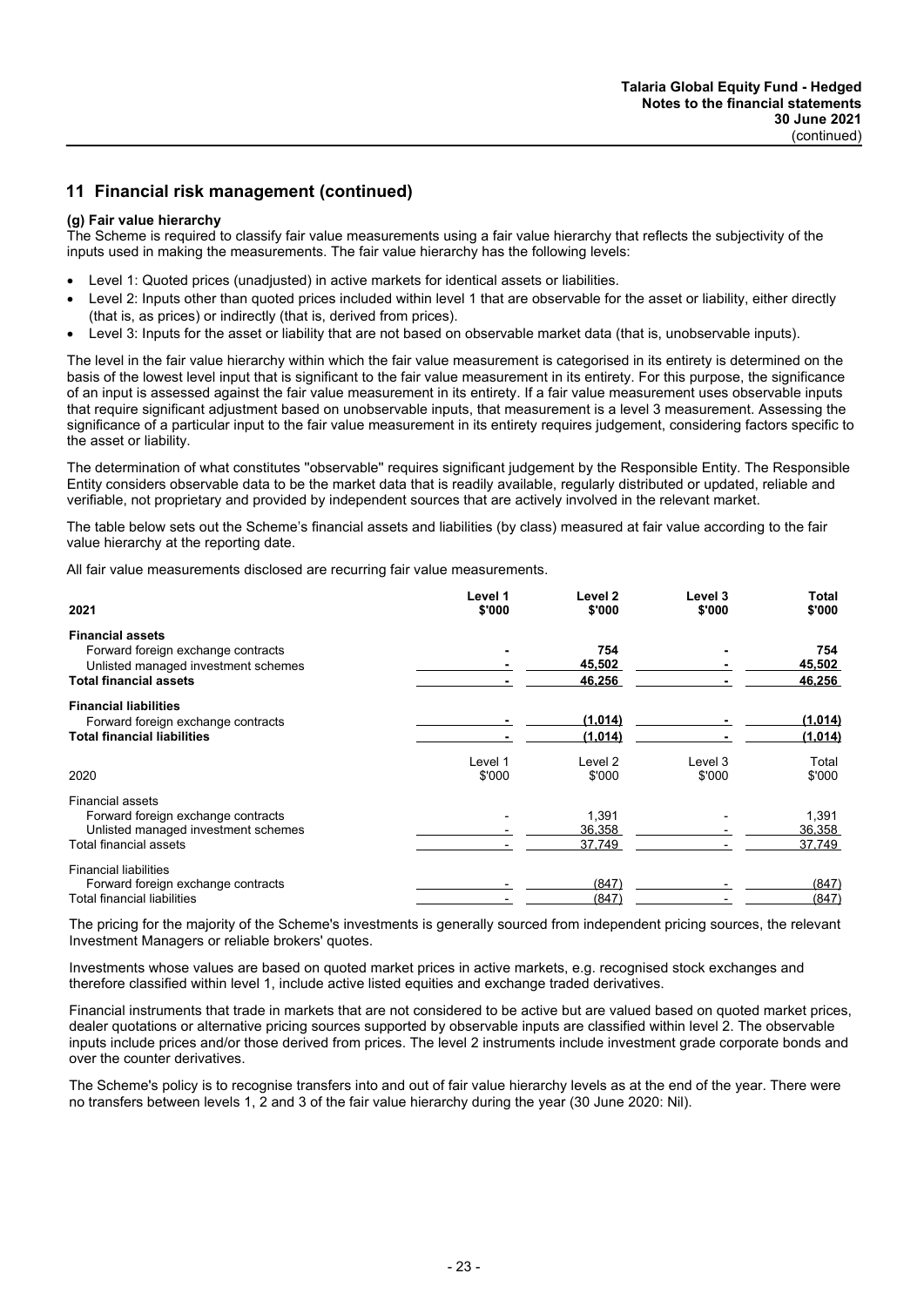## **12 Offsetting financial assets and financial liabilities**

Financial assets and liabilities are offset and the net amount reported in the statement of financial position when there is a legally enforceable right to offset the recognised amounts and there is an intention to settle on a net basis or realise the asset and settle the liability simultaneously. The gross and net positions of financial assets and liabilities that have been offset in the statement of financial position are disclosed in the first three columns of the following tables.

|                        | <b>Gross amounts</b><br>\$'000 | <b>Amounts</b><br>offset<br>\$'000 | Net amount<br>presented in<br>the statement<br>of financial<br>position<br>\$'000 | <b>Related</b><br>amount not<br>offset<br>\$'000 | <b>Net amount</b><br>\$'000 |
|------------------------|--------------------------------|------------------------------------|-----------------------------------------------------------------------------------|--------------------------------------------------|-----------------------------|
| 2021                   |                                |                                    |                                                                                   |                                                  |                             |
| Derivative assets      | 97,096                         | (96, 342)                          | 754                                                                               |                                                  | 754                         |
| Derivative liabilities | (97, 356)                      | 96,342                             | (1,014)                                                                           |                                                  | (1,014)                     |
| <b>Total</b>           | (260)                          |                                    | (260)                                                                             |                                                  | (260)                       |
| 2020                   |                                |                                    |                                                                                   |                                                  |                             |
| Derivative assets      | 85.243                         | (83, 852)                          | 1,391                                                                             |                                                  | 1,391                       |
| Derivative liabilities | (84, 699)                      | 83,852                             | (847)                                                                             |                                                  | (847)                       |
| Total                  | 544                            |                                    | 544                                                                               |                                                  | 544                         |

The agreements, where relevant, could include derivative clearing agreements, global master repurchase agreements and others. Similar financial instruments could include derivatives, sale and repurchase agreements, reverse sale and repurchase agreements, securities lending agreements, short sales etc.

The International Swaps and Derivatives Association ("ISDA") master netting agreements or similar agreements do not generally meet the criteria for offsetting. This is because they create a right of setoff of recognised amounts that is enforceable only following an event of default, insolvency or bankruptcy of the entity or the counterparties.

From time to time, the Scheme may receive or pledge collateral which could be in the form of cash or marketable securities or both in respect of the above instruments. Such collateral, if transacted, is generally subject to the standard industry in terms of ISDA's Credit Support Annex. This means that collateral received/pledged can be repledged or sold during the term of the transaction but have to be returned on maturity of the transaction. The terms also generally give each counterparty the right to terminate the related transactions on the counterparty's failure to post collateral.

## **13 Receivables**

|                                           | 2021   | 2020   |
|-------------------------------------------|--------|--------|
|                                           | \$'000 | \$'000 |
| Distributions receivable                  | 1,073  | 1,596  |
| <b>GST</b> receivable                     |        |        |
| Applications receivable                   | 184    | 40     |
| Responsible Entity fee rebates receivable | 51     | 45     |
| Withholding tax reclaims receivable       |        | 6      |
| <b>Total receivables</b>                  | 1,309  | 1,688  |
| 14 Payables                               |        |        |
|                                           | 2021   | 2020   |
|                                           | \$'000 | \$'000 |
| Responsible Entity's fees payable         | 56     | 48     |
| Redemptions payable                       |        |        |
| <b>Total payables</b>                     | 65     | 50     |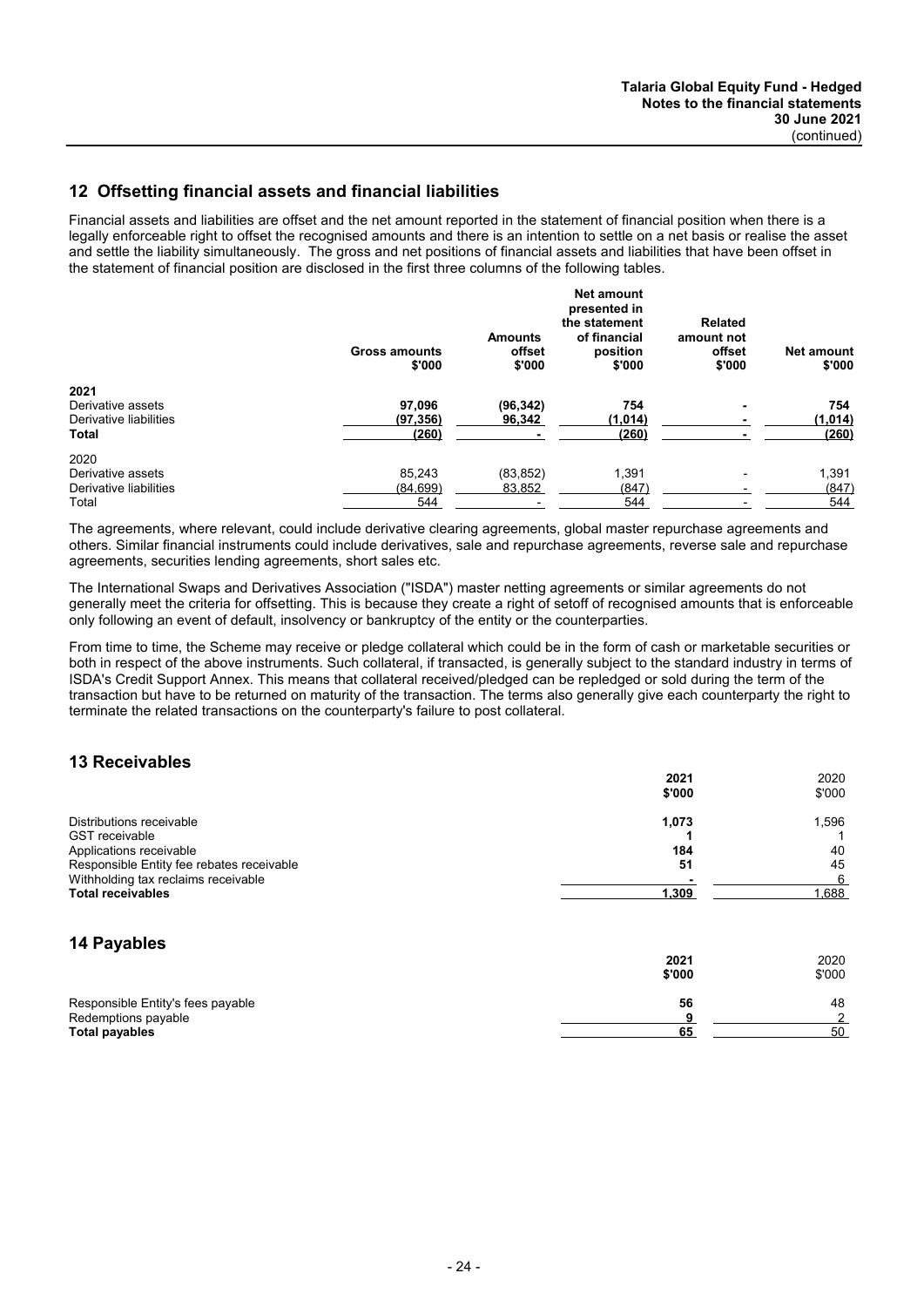## **15 Related party transactions**

## **Responsible Entity**

The Responsible Entity of Talaria Global Equity Fund - Hedged is Australian Unity Funds Management Limited (ABN 60 071 497 115) whose immediate and ultimate Parent Entity is Australian Unity Limited (ABN 23 087 648 888).

## **Key management personnel**

#### *(a) Directors*

Key management personnel include persons who were directors of Australian Unity Funds Management Limited at any time during the year as follows:

## Rohan Mead, Chairman and Group Managing Director

Esther Kerr-Smith, Chief Executive Officer, Wealth & Capital Markets

Darren Mann, Group Executive Finance & Strategy and Chief Financial Officer (appointed 17 July 2020)

## *(b) Other key management personnel*

There were no other persons with responsibility for planning, directing and controlling the activities of the Scheme, directly or indirectly during the year.

## **Other transactions within the Scheme**

From time to time directors of Australian Unity Funds Management Limited, or their director related entities, may invest in or withdraw from the Scheme. These investments or withdrawals are on the same terms and conditions as those entered into by other Scheme investors and are trivial in nature.

## **Responsible Entity's fees and other transactions**

Under the terms of the Scheme's Constitution, the Responsible Entity is entitled to receive Responsible Entity's fees, calculated by reference to the average daily gross assets (excluding net assets attributable to unitholders) of the Scheme.

Administration expenses incurred in the day to day running of the Scheme are reimbursed in accordance with the Scheme's Constitution.

The Investment Management fee paid to Talaria Asset Management Pty Ltd is borne by the Responsible Entity.

The transactions during the year and amounts payable at year end between the Scheme and the Responsible Entity were as follows:

|                                                                                                                                                        | 2021    | 2020    |
|--------------------------------------------------------------------------------------------------------------------------------------------------------|---------|---------|
| Responsible Entity's fees for the year paid by the Scheme to the Responsible Entity                                                                    | 468.531 | 372,692 |
| Administration expenses (audit fees inclusive) incurred by the Responsible Entity which are reimbursed in<br>accordance with the Scheme's Constitution | 46.841  | 37,260  |
| Fees earned by the Responsible Entity in respect of investments by the Scheme in other schemes<br>managed by the Responsible Entity                    | 483.609 | 385.744 |
| Aggregate amounts payable to the Responsible Entity at the end of the year                                                                             | 56.400  | 47,885  |

#### **Related party scheme's unitholdings**

Parties related to the Scheme (including Australian Unity Funds Management Limited, its related parties and other schemes managed by Australian Unity Funds Management Limited) held units in the Scheme as follows:

| 2021<br><b>Unitholder</b>                                                    | No. of units<br>held opening | No. of units<br>held closing | Fair value of<br>investment<br>\$* | Interest<br>held<br>% | No. of units<br>acquired |               | No. of units Distributions<br>disposed paid/payable |
|------------------------------------------------------------------------------|------------------------------|------------------------------|------------------------------------|-----------------------|--------------------------|---------------|-----------------------------------------------------|
| Australian Unity Balanced Growth<br>Bond<br>Australian Unity Balanced Growth | 3.462.705                    | 3.098.589                    | 3.427.040                          | 7.09                  | 828,508                  | (1, 192, 624) | 330,912                                             |
| Portfolio                                                                    | 2.798.105                    | 2.513.424                    | 2.779.846                          | 5.75                  | 418.634                  | (703.315)     | 264.088                                             |
| Australian Unity Health Limited                                              | 2.922.901                    | 1.434.231                    | 1.586.259                          | 3.28                  | 258,306                  | (1,746,976)   | 152.622                                             |
| <b>Other Related Parties**</b>                                               | 5.568.940                    | 3.254.755                    | 3,599,760                          | 7.44                  | 872,174                  | (3.186.359)   | 361,336                                             |
|                                                                              | 14.752.651                   | 10.300.999                   | 11.392.905                         | 23.56                 | 2.377.622                | (6.829.274)   | 1.108.958                                           |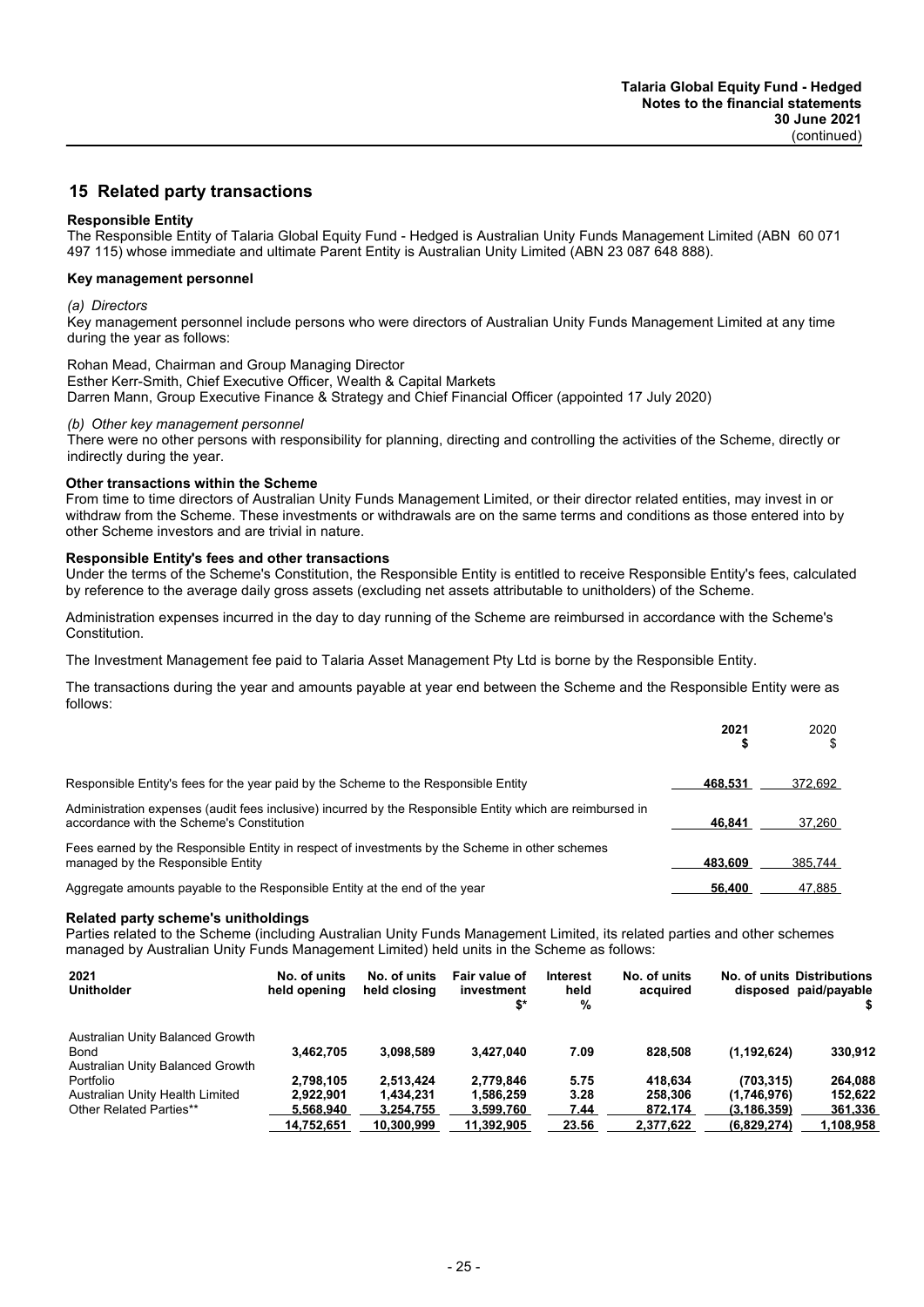## **15 Related party transactions (continued)**

## **Related party scheme's unitholdings (continued)**

| 2020<br>Unitholder                                                           | No. of units<br>held opening | No. of units<br>held closing | Fair value of<br>investment<br>\$* | Interest<br>held<br>% | No. of units<br>acquired | No. of units<br>disposed | <b>Distributions</b><br>paid/payable<br>\$. |
|------------------------------------------------------------------------------|------------------------------|------------------------------|------------------------------------|-----------------------|--------------------------|--------------------------|---------------------------------------------|
| Australian Unity Balanced Growth<br>Bond<br>Australian Unity Balanced Growth | 3.675.852                    | 3.462.705                    | 3.368.173                          | 8.53                  | 955.915                  | (1, 169, 062)            | 137,359                                     |
| Portfolio                                                                    | 2.855.405                    | 2.798.105                    | 2.721.717                          | 6.89                  | 1.161.651                | (1,218,951)              | 110,995                                     |
| Australian Unity Health Limited                                              | 4.115.125                    | 2.922.901                    | 2.843.105                          | 7.20                  | 1.703.335                | (2,895,559)              | 115.946                                     |
| Other Related Parties**                                                      | 6.938.388                    | 5.568.940                    | 5,416,909                          | 13.72                 | 699.669                  | (2.069.117)              | 220.909                                     |
|                                                                              | 17.584.770                   | 14.752.651                   | 14.349.904                         | 36.34                 | 4.520.570                | (7.352.689)              | 585.209                                     |

\* Fair value of investment includes accrued distribution at the end of the year.

\*\* Other related parties consists of investors with holdings of less than 5%.

#### **Investments**

The Scheme held investments in the following schemes which are also managed by Australian Unity Funds Management Limited or its related parties.

| 2021                       | No. of units<br>held opening | No. of units<br>held closing | Fair value of<br>investment<br>\$* | <b>Interest</b><br>held<br>% | No. of units<br>acquired | No. of units<br>disposed   | <b>Distributions</b><br>received or<br>receivable       |
|----------------------------|------------------------------|------------------------------|------------------------------------|------------------------------|--------------------------|----------------------------|---------------------------------------------------------|
| Talaria Global Equity Fund | 43.741.428                   | 49,832,282                   | 46,573,251                         | 10.23                        | 15,581,160               | (9,490,306)                | 2.644.460                                               |
|                            | 43.741.428                   | 49.832.282                   | 46,573,251                         |                              | 15,581,160               | (9,490,306)                | 2.644.460                                               |
| 2020                       | No. of units<br>held opening | No. of units<br>held closing | Fair value of<br>investment<br>\$* | Interest<br>held<br>%        | No. of units<br>acquired | No. of units<br>disposed   | <b>Distributions</b><br>received or<br>receivable<br>S. |
| Talaria Global Equity Fund | 24.873.973<br>24.873.973     | 43.741.428<br>43.741.428     | 37.950.062<br>37,950,062           | 10.00                        | 25.306.656<br>25.306.656 | (6.439.201)<br>(6,439,201) | 2.862.749<br>2,862,749                                  |

\* Fair value of investment includes accrued distribution at the end of the year.

## **16 Reconciliation of profit/(loss) to net cash inflow/(outflow) from operating activities**

|                                                                                     | 2021<br>\$'000 | 2020<br>\$'000 |
|-------------------------------------------------------------------------------------|----------------|----------------|
| Profit/(loss) for the year                                                          | 7.966          | (739)          |
| Proceeds from sale of financial instruments at fair value through profit or loss    | 10.656         | 5.106          |
| Payments for purchase of financial instruments at fair value through profit or loss | (10, 470)      | (20, 300)      |
| Net (gains)/losses on financial instruments at fair value through profit or loss    | (5,358)        | 3.585          |
| Reinvested income                                                                   | (3, 168)       | (2, 120)       |
| Net change in receivables                                                           | 523            | (767)          |
| Net change in payables                                                              |                | 19             |
| Net cash inflow/(outflow) from operating activities                                 | 157            | (15, 216)      |

## **17 Events occurring after end of year**

The directors of the Responsible Entity are not aware of any matter or circumstance arising since the end of the year which would impact on the financial position of the Scheme disclosed in the statement of financial position as at 30 June 2021 or on the results and cash flows of the Scheme for the year ended on that date.

## **18 Contingent assets and liabilities and commitments**

There are no outstanding contingent assets, liabilities or commitments as at 30 June 2021 and 30 June 2020.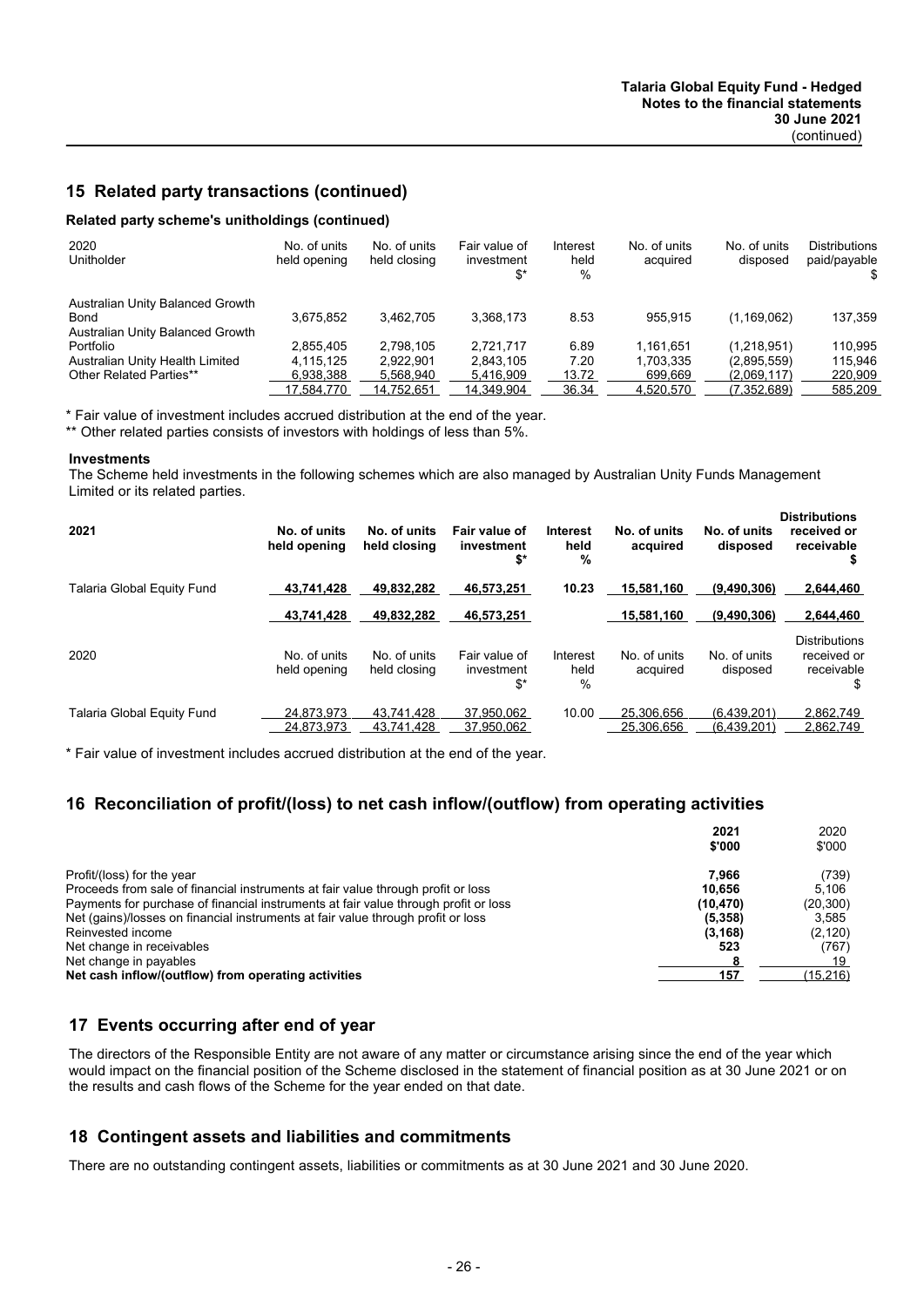## **Directors' declaration**

In the opinion of the directors of the Responsible Entity:

- (a) The financial statements and notes set out on pages 6 to 26 are in accordance with the *Corporations Act 2001*, including:
	- (i) complying with Australian Accounting Standards, the *Corporations Regulations 2001* and other mandatory professional reporting requirements; and
	- (ii) giving a true and fair view of the Scheme's financial position as at 30 June 2021 and of its performance, as represented by the results of its operations and cash flows, for the year ended on that date.
- (b) There are reasonable grounds to believe that the Scheme will be able to pay its debts as and when they become due and payable.
- (c) The financial statements are in accordance with the Scheme's Constitution.
- (d) Note 2(a) confirms that the financial statements also comply with International Financial Reporting Standards as issued by the International Accounting Standards Board.

This declaration is made in accordance with a resolution of the directors.

Millead

Director Rohan Mead

EKaS

**Director** 28 September 2021 Esther Kerr-Smith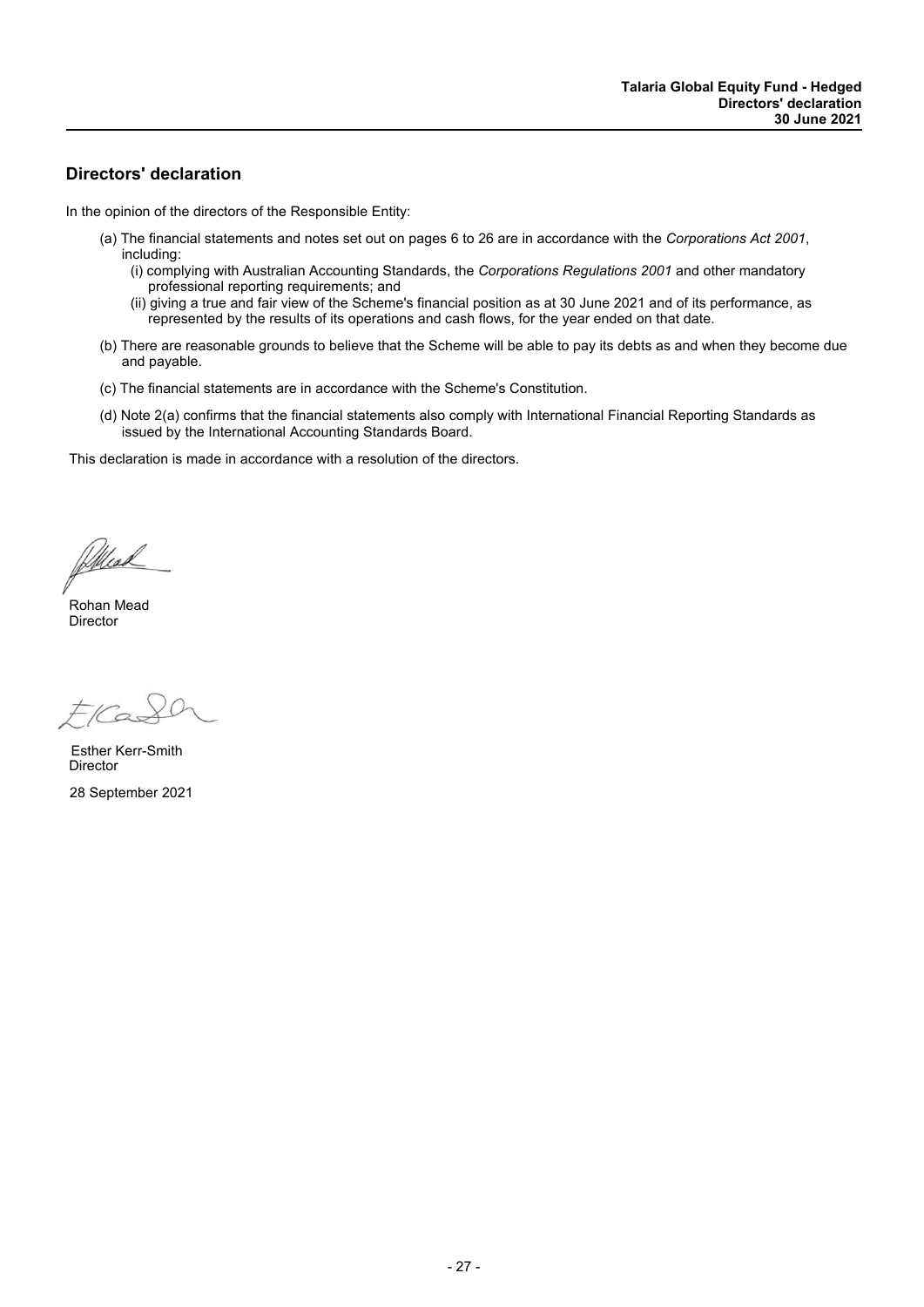

## *Independent auditor's report*

To the unitholders of Talaria Global Equity Fund - Hedged

## *Our opinion*

In our opinion:

The accompanying financial report of Talaria Global Equity Fund - Hedged ("the Scheme") is in accordance with the *Corporations Act 2001*, including:

- (a) giving a true and fair view of the Scheme's financial position as at 30 June 2021 and of its financial performance for the year then ended
- (b) complying with Australian Accounting Standards and the *Corporations Regulations 2001*.

## *What we have audited*

The financial report comprises:

- the statement of financial position as at 30 June 2021
- the statement of comprehensive income for the year then ended
- the statement of changes in equity for the year then ended
- the statement of cash flows for the year then ended
- the notes to the financial statements, which include significant accounting policies and other explanatory information
- the directors' declaration.

## *Basis for opinion*

We conducted our audit in accordance with Australian Auditing Standards. Our responsibilities under those standards are further described in the *Auditor's responsibilities for the audit of the financial report* section of our report.

We believe that the audit evidence we have obtained is sufficient and appropriate to provide a basis for our opinion.

## *Independence*

We are independent of the Scheme in accordance with the auditor independence requirements of the *Corporations Act 2001* and the ethical requirements of the Accounting Professional & Ethical Standards Board's APES 110 *Code of Ethics for Professional Accountants (including Independence Standards)* (the Code) that are relevant to our audit of the financial report in Australia. We have also fulfilled our other ethical responsibilities in accordance with the Code.

## *Other information*

The directors of Australian Unity Funds Management Limited ("the Responsible Entity") are responsible for the other information. The other information comprises the information included in the annual report for the year ended 30 June 2021, but does not include the financial report and our auditor's report thereon.

Our opinion on the financial report does not cover the other information and accordingly we do not express any form of assurance conclusion thereon.

*PricewaterhouseCoopers, ABN 52 780 433 757 2 Riverside Quay, SOUTHBANK VIC 3006, GPO Box 1331, MELBOURNE VIC 3001 T: 61 3 8603 1000, F: 61 3 8603 1999, www.pwc.com.au*

Liability limited by a scheme approved under Professional Standards Legislation.